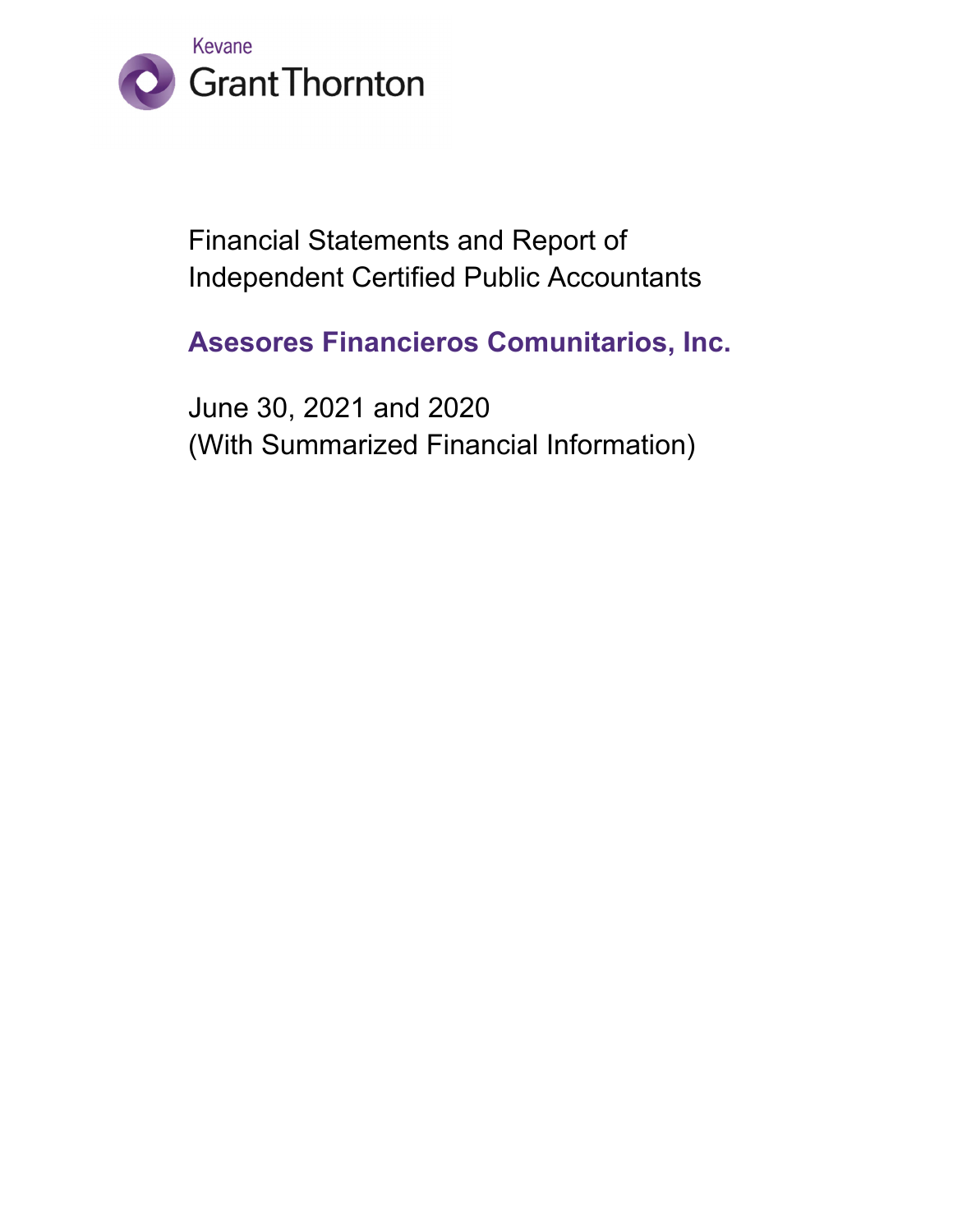# **Table of Contents**

| <b>Financial Statements:</b> |  |
|------------------------------|--|
|                              |  |
|                              |  |
|                              |  |
|                              |  |
|                              |  |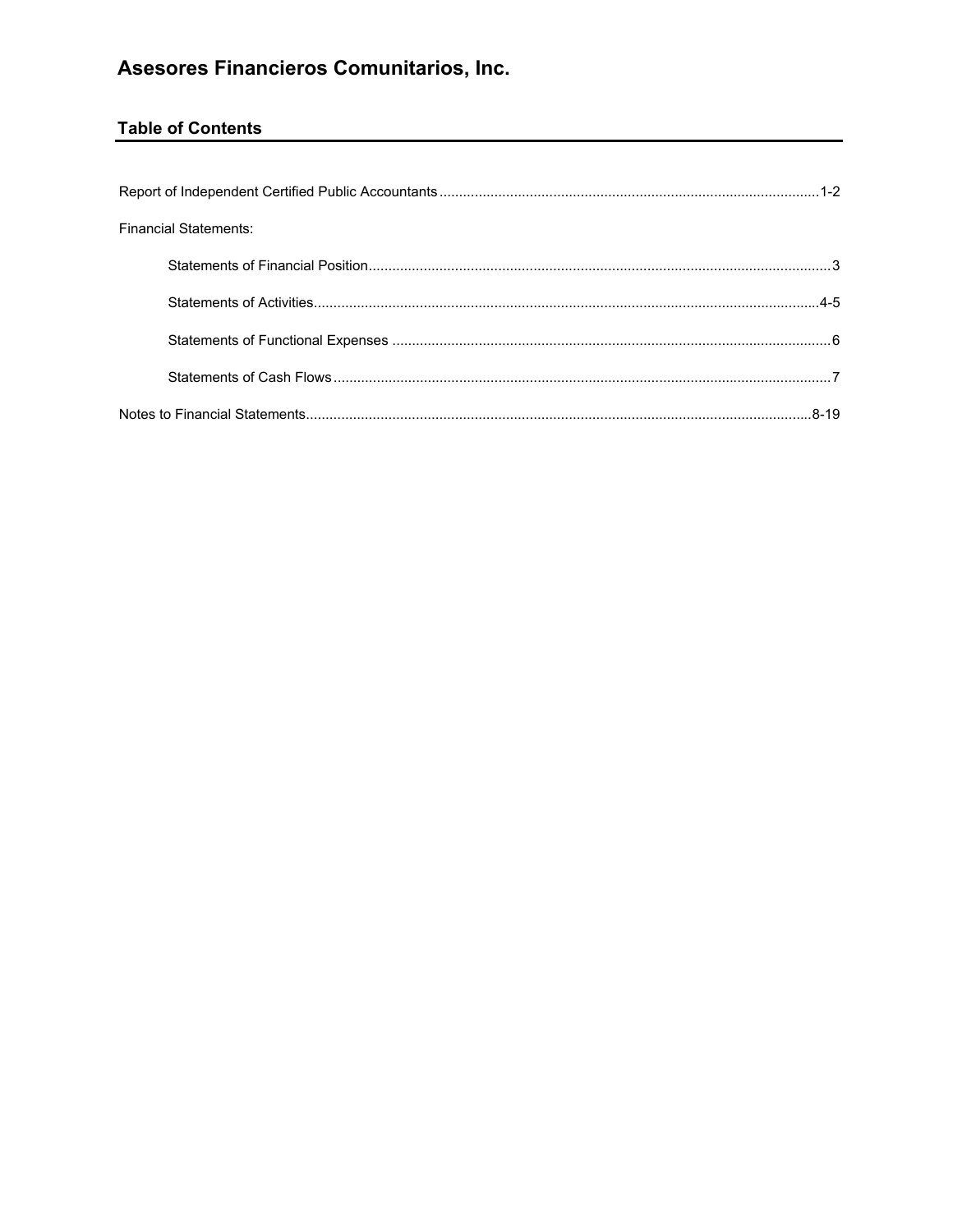

#### **Kevane Grant Thornton LLP**

| <b>Report of Independent Certified Public Accountants</b> | 33 Bolivia Street<br>Suite 400<br>San Juan, Puerto Rico 00917-2013             |
|-----------------------------------------------------------|--------------------------------------------------------------------------------|
|                                                           | $T + 17877541915$                                                              |
| To the Board of Directors of                              | $F + 17877511284$                                                              |
| <b>Asesores Financieros Comunitarios, Inc.:</b>           | <b>E</b> kgt@pr.gt.com                                                         |
|                                                           | linkedin.com/company/kevane-grant-thornton<br>facebook.com/kevanegrantthornton |

We have audited the accompanying financial statements of **Asesores Financieros Communitarios, Inc**. ("the Organization"), which comprises the statement of financial position as of June 30, 2021 and the related statements of activities, functional expenses and cash flows for the year then ended, and the related notes to the financial statements.

#### *Management's Responsibility for the Financial Statements*

Management is responsible for the preparation and fair presentation of these financial statements in accordance with accounting principles generally accepted in the United States of America; this includes the design, implementation, and maintenance of internal control relevant to the preparation and fair presentation of financial statements that are free from material misstatement, whether due to fraud or error.

#### *Auditor's Responsibility*

**Report on the Financial Statements** 

Our responsibility is to express an opinion on these financial statements based on our audits. We conducted our audits in accordance with auditing standards generally accepted in the United States of America. Those standards require that we plan and perform the audit to obtain reasonable assurance about whether the financial statements are free from material misstatement.

An audit involves performing procedures to obtain audit evidence about the amounts and disclosures in the financial statements. The procedures selected depend on the auditor's judgment, including the assessment of the risks of material misstatement of the financial statements, whether due to fraud or error. In making those risk assessments, the auditor considers internal control relevant to the entity's preparation and fair presentation of the financial statements in order to design audit procedures that are appropriate in the circumstances, but not for the purpose of expressing an opinion on the effectiveness of the entity's internal control. Accordingly, we express no such opinion. An audit also includes evaluating the appropriateness of accounting policies used and the reasonableness of significant accounting estimates made by management, as well as evaluating the overall presentation of the financial statements.

We believe that the audit evidence we have obtained is sufficient and appropriate to provide a basis for our audit opinion.

Audit | Tax | Advisory | Outsourcing Kevane Grant Thornton LLP. All rights reserved

Kevane Grant Thornton LLP is a member firm of Grant Thornton International Ltd (GTIL). GTIL and each member firm are a seporate<br>legal entity. Services are delivered independently by the member firms. GTIL does not provide firms are not agents of, and do not obligate, one another and are not liable for one another's acts or omissions.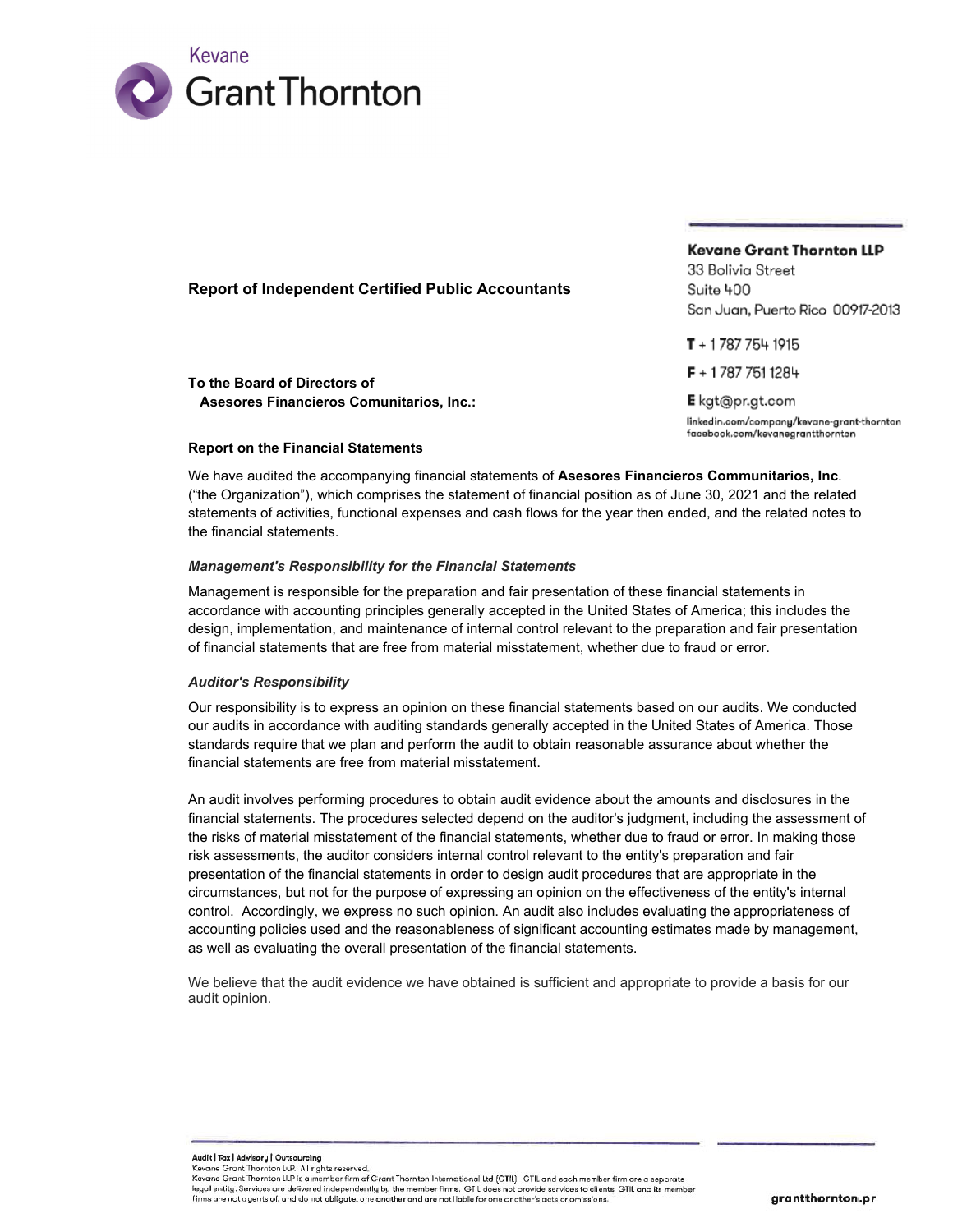

#### **Opinion**

In our opinion, the financial statements referred to above present fairly, in all material respects, the financial position of the Organization as of June 30, 2021, and the changes in net assets and their cash flows for the year then ended in accordance with accounting principles generally accepted in the United States of America.

#### **Summarized Comparative Information**

The summarized comparative information for the year ended June 30, 2020 was derived from financial statements audited by other auditors, whose report dated February 26, 2021, expressed an unmodified opinion.

Keeper Sant Hernton Khl

San Juan, Puerto Rico, March 21, 2022.

CERTIFIED PUBLIC ACCOUNTANTS (OF PUERTO RICO) LICENSE 217 EXPIRES DECEMBER 1, 2022. STAMP E470104 OF THE PUERTO RICO SOCIETY OF CPAS WAS AFFIXED TO THE FILE COPY OF THIS REPORT.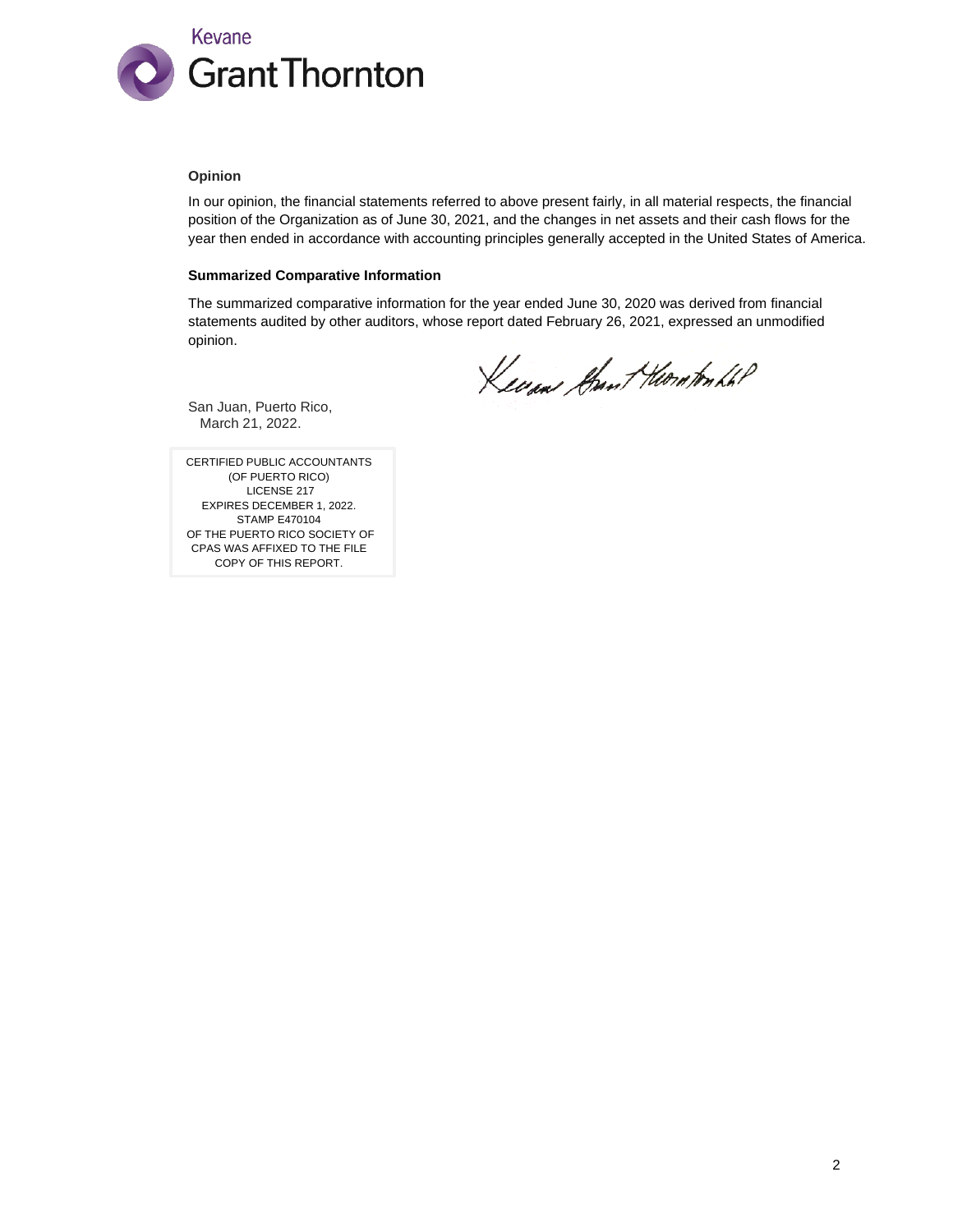## **Statements of Financial Position June 30, 2021 and 2020 (With Summarized Financial Information for 2020)**

|                                          | 2021          | 2020 |         |  |
|------------------------------------------|---------------|------|---------|--|
| <b>Assets</b>                            |               |      |         |  |
| <b>Current assets:</b>                   |               |      |         |  |
| Cash                                     | \$<br>339,784 | \$   | 261,352 |  |
| Contributions receivable                 | 68,712        |      | 74,790  |  |
| Prepaid expenses                         | 375           |      | 153     |  |
| Total current assets                     | 408,871       |      | 336,295 |  |
| Property and equipment, net              | 25,194        |      | 10,437  |  |
| <b>Total assets</b>                      | \$<br>434,065 | \$   | 346,732 |  |
| <b>Liabilities and Net Assets</b>        |               |      |         |  |
| <b>Current liabilities:</b>              |               |      |         |  |
| Accounts payable and accrued liabilities | \$<br>45,403  | \$   | 57,796  |  |
| Loan payable-Paycheck Protection Program | 47,900        |      | 38,500  |  |
| <b>Total liabilities</b>                 | 93,303        |      | 96,296  |  |
| Net assets:                              |               |      |         |  |
| Without donor restrictions               | 332,378       |      | 154,923 |  |
| With donor restrictions                  | 8,384         |      | 95,513  |  |
| Total net assets                         | 340,762       |      | 250,436 |  |
| Total liabilities and net assets         | \$<br>434,065 | \$   | 346,732 |  |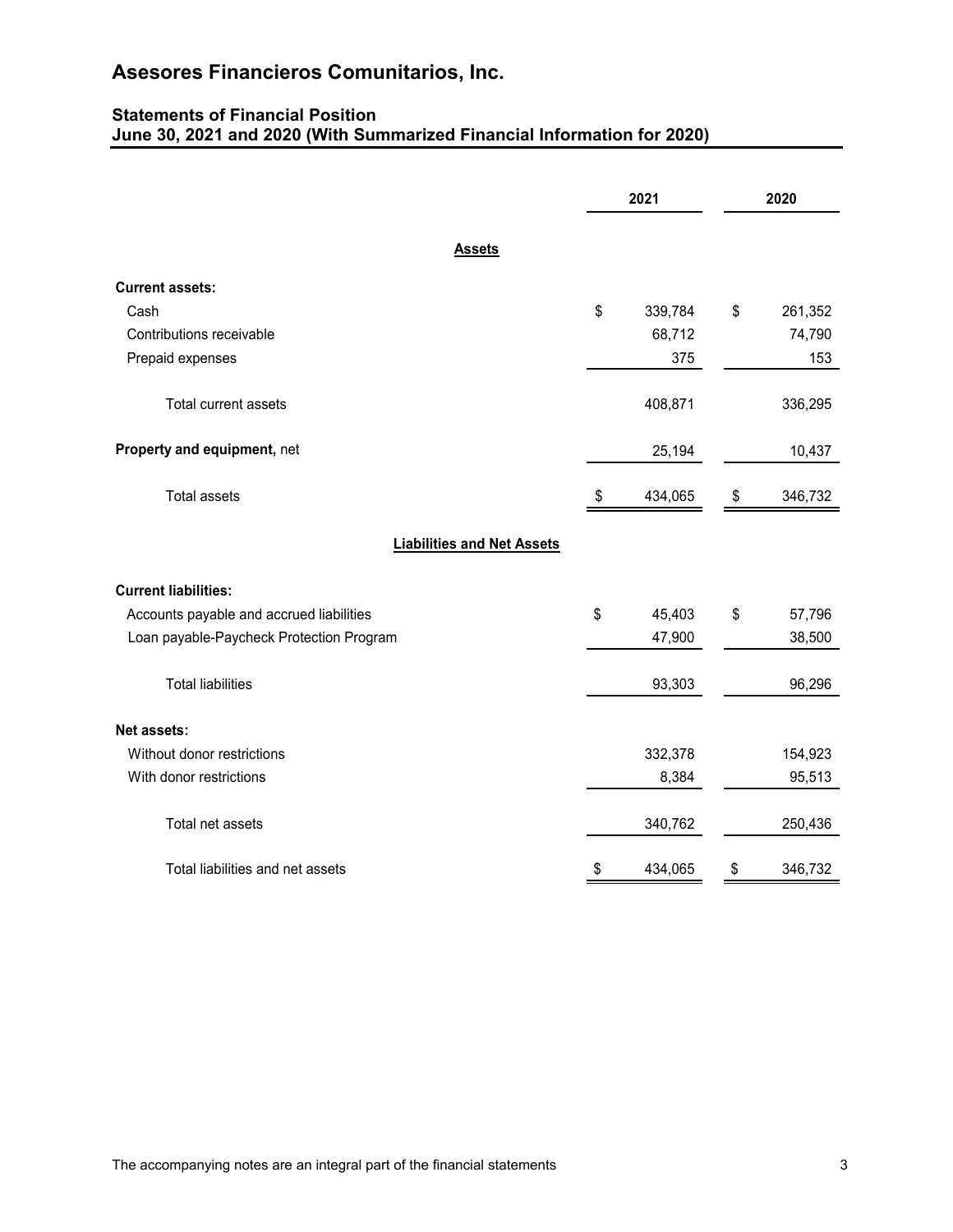# **Statements of Activities Years Ended June 30, 2021 and 2020 (With Summarized Financial Information for 2020)**

|                                       |    |                                             |                                          |            | <b>Total</b> |         |    |         |  |  |
|---------------------------------------|----|---------------------------------------------|------------------------------------------|------------|--------------|---------|----|---------|--|--|
|                                       |    | <b>Without Donor</b><br><b>Restrictions</b> | <b>With Donor</b><br><b>Restrictions</b> |            | 2021         |         |    | 2020    |  |  |
| Revenue, gains and other support:     |    |                                             |                                          |            |              |         |    |         |  |  |
| Program service fees:                 |    |                                             |                                          |            |              |         |    |         |  |  |
| Educational                           | \$ | 39,898                                      | \$                                       |            | \$           | 39,898  | \$ | 45,870  |  |  |
| Consulting                            |    | 74,090                                      |                                          |            |              | 74,090  |    | 54,104  |  |  |
| Total program service fees            |    | 113,988                                     |                                          |            |              | 113,988 |    | 99,974  |  |  |
| Grants                                |    |                                             |                                          | 328,385    |              | 328,385 |    | 138,030 |  |  |
| Contributions                         |    | 39,639                                      |                                          |            |              | 39,639  |    | 19,735  |  |  |
| Fund-raising activities               |    | 7,792                                       |                                          |            |              | 7,792   |    | 49,364  |  |  |
| Interest income                       |    | 263                                         |                                          |            |              | 263     |    | 247     |  |  |
| In-kind contributions:                |    |                                             |                                          |            |              |         |    |         |  |  |
| In-kind services                      |    | 31,680                                      |                                          |            |              | 31,680  |    | 38,854  |  |  |
| In-kind facilities                    |    | 25,096                                      |                                          |            |              | 25,096  |    | 25,095  |  |  |
| In-kind equipment and others          |    | $\blacksquare$                              |                                          |            |              |         |    | 1,898   |  |  |
| Net assets released from restrictions |    | 415,514                                     |                                          | (415, 514) |              |         |    |         |  |  |
| Total revenue, gains and support, net |    | 633,972                                     |                                          | (87, 129)  |              | 546,843 |    | 373,197 |  |  |
| <b>Expenses:</b>                      |    |                                             |                                          |            |              |         |    |         |  |  |
| Program services:                     |    |                                             |                                          |            |              |         |    |         |  |  |
| Educational program:                  |    |                                             |                                          |            |              |         |    |         |  |  |
| Direct program expenses               |    | 131,235                                     |                                          |            |              | 131,235 |    | 46,663  |  |  |
| Allocated program expenses            |    | 80,566                                      |                                          |            |              | 80,566  |    | 77,747  |  |  |
| In-kind program expenses              |    | 23,958                                      |                                          |            |              | 23,958  |    | 24,521  |  |  |
| Total educational program expenses    |    | 235,759                                     |                                          |            |              | 235,759 |    | 148,931 |  |  |
| Consulting program:                   |    |                                             |                                          |            |              |         |    |         |  |  |
| Direct program expenses               |    | 5,637                                       |                                          |            |              | 5,637   |    | 17,399  |  |  |
| Allocated program expenses            |    | 94,324                                      |                                          |            |              | 94,324  |    | 79,619  |  |  |
| In-kind program expenses              |    | 16,498                                      |                                          |            |              | 16,498  |    | 22,800  |  |  |
| Total consulting program expenses     |    | 116,459                                     |                                          |            |              | 116,459 |    | 119,818 |  |  |
| Voluntary program:                    |    |                                             |                                          |            |              |         |    |         |  |  |
| Direct program expenses               |    |                                             |                                          |            |              |         |    | 616     |  |  |
| Allocated program expenses            |    | 30,778                                      |                                          |            |              | 30,778  |    | 31,823  |  |  |
| Total voluntary program expenses      |    | 30,778                                      |                                          |            |              | 30,778  |    | 32,439  |  |  |
| Total program expenses                | \$ | 382,996                                     | \$                                       |            | \$           | 382,996 | \$ | 301,188 |  |  |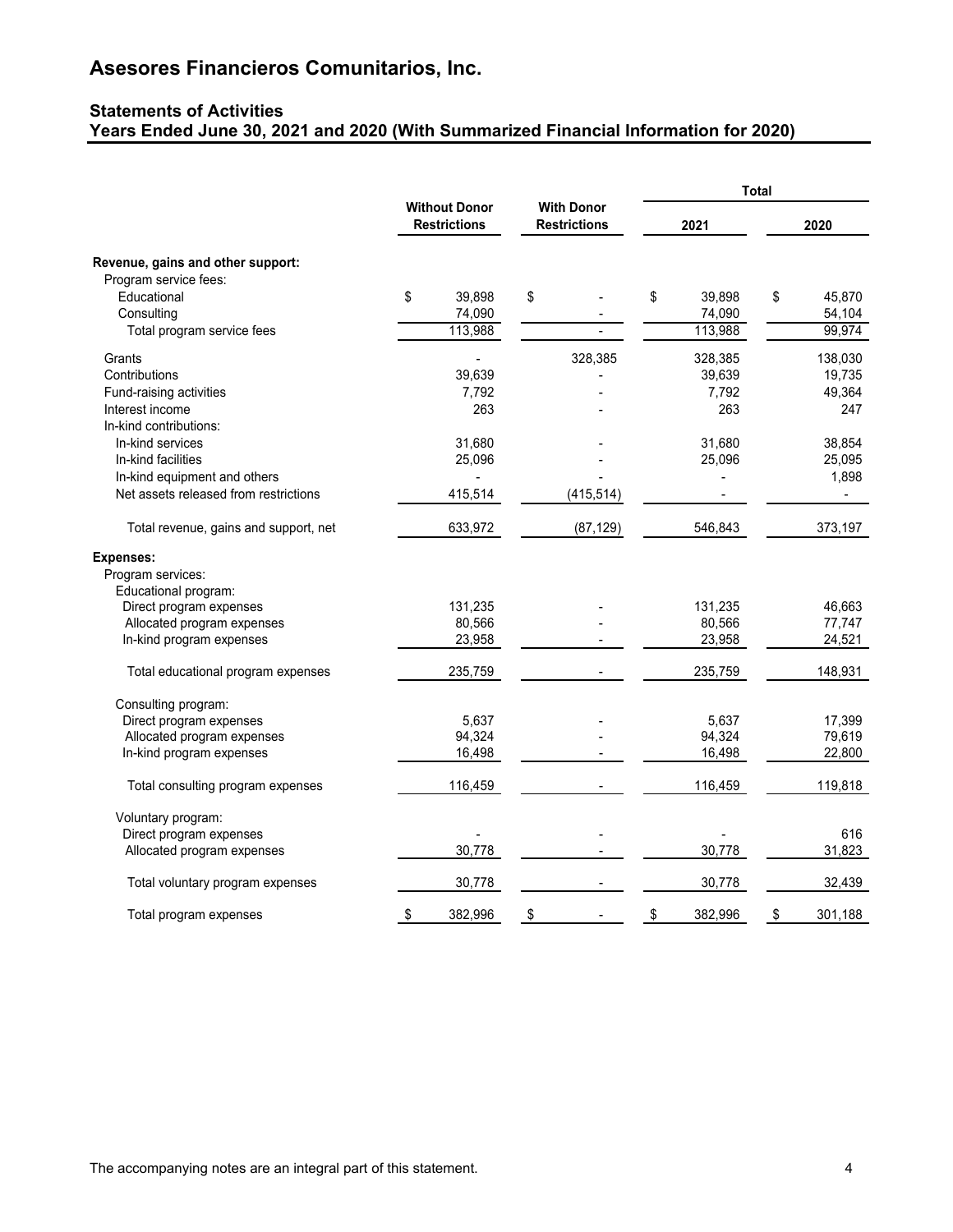## **Statements of Activities (Continued) Years Ended June 30, 2021 and 2020 (With Summarized Financial Information for 2020)**

|                                                |    |                                                                                                 |    |           | <b>Total</b> |                  |    |                  |  |  |
|------------------------------------------------|----|-------------------------------------------------------------------------------------------------|----|-----------|--------------|------------------|----|------------------|--|--|
|                                                |    | <b>Without Donor</b><br><b>With Donor</b><br><b>Restrictions</b><br><b>Restrictions</b><br>2021 |    |           |              |                  |    | 2020             |  |  |
| Support services:                              |    |                                                                                                 |    |           |              |                  |    |                  |  |  |
| Management and general                         |    |                                                                                                 |    |           |              |                  |    |                  |  |  |
| Direct expenses                                | \$ | 24,708                                                                                          | \$ |           | \$           | 24,708           | \$ | 20,895           |  |  |
| Allocated administrative expenses              |    | 43,020                                                                                          |    |           |              | 43,020<br>16,320 |    | 42,139<br>17,006 |  |  |
| In-kind general expenses                       |    | 16,320<br>84,048                                                                                |    |           |              | 84,048           |    | 80,040           |  |  |
| Fundraising                                    |    |                                                                                                 |    |           |              |                  |    |                  |  |  |
| Direct fundraising expenses                    |    |                                                                                                 |    |           |              |                  |    | 14,011           |  |  |
| Allocated fundraising expenses                 |    | 27,973                                                                                          |    |           |              | 27,973           |    | 31,769           |  |  |
| In-kind fundraising expenses                   |    |                                                                                                 |    |           |              |                  |    | 1,520            |  |  |
|                                                |    | 27,973                                                                                          |    |           |              | 27,973           |    | 47,300           |  |  |
| Total supporting services expenses             |    | 112,021                                                                                         |    |           |              | 112,021          |    | 127,340          |  |  |
| Total expenses                                 |    | 495,017                                                                                         |    |           |              | 495,017          |    | 428,528          |  |  |
| Increase/(decrease) in net assets              |    |                                                                                                 |    |           |              |                  |    |                  |  |  |
| before non operating revenue                   |    | 138,955                                                                                         |    | (87, 129) |              | 51,826           |    | (55, 331)        |  |  |
| Non operating revenue:                         |    |                                                                                                 |    |           |              |                  |    |                  |  |  |
| Loan forgiveness - Paycheck Protection Program |    | 38,500                                                                                          |    |           |              | 38,500           |    |                  |  |  |
| Total non operating revenue                    |    | 38,500                                                                                          |    |           |              | 38,500           |    |                  |  |  |
| Change in net assets                           |    | 177,455                                                                                         |    | (87, 129) |              | 90,326           |    | (55, 331)        |  |  |
|                                                |    |                                                                                                 |    |           |              |                  |    |                  |  |  |
| Net assets, beginning of year                  |    | 154,923                                                                                         |    | 95,513    |              | 250,436          |    | 305,767          |  |  |
| Net assets, end of year                        | \$ | 332,378                                                                                         | \$ | 8,384     | \$           | 340,762          | \$ | 250,436          |  |  |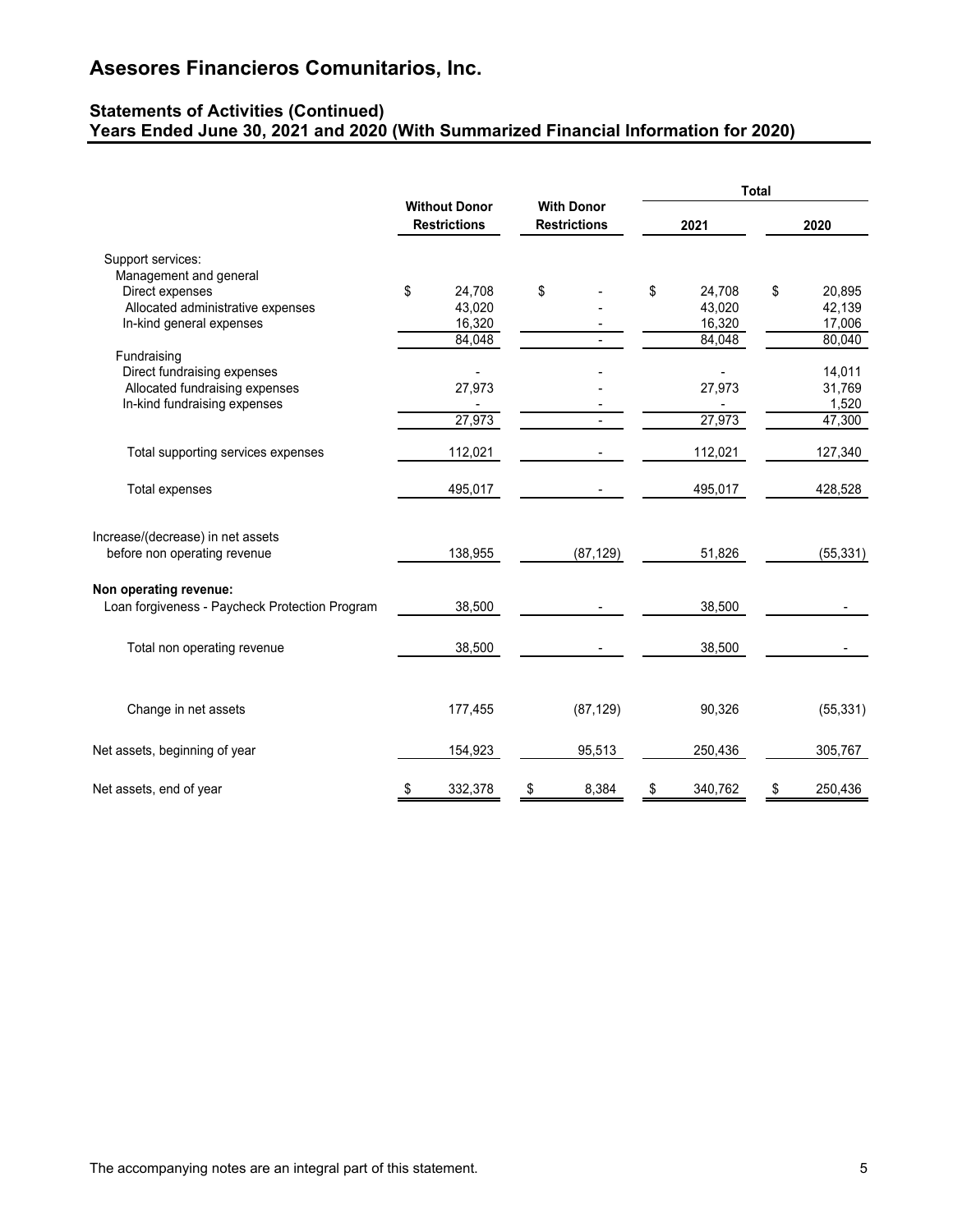### **Statements of Functional Expenses**

**June 30, 2021 and 2020 (With Summarized Financial Information for 2020)**

|                                    | <b>Program Services</b> |                    |    | <b>Supporting Services</b> |    |                  |    | Total                            |    |                        |    |         |    |         |
|------------------------------------|-------------------------|--------------------|----|----------------------------|----|------------------|----|----------------------------------|----|------------------------|----|---------|----|---------|
|                                    |                         | <b>Educational</b> |    | Consulting                 |    | <b>Voluntary</b> |    | <b>Management</b><br>and General |    | <b>Fund</b><br>Raising |    | 2021    |    | 2020    |
| <b>Salaries</b>                    |                         | 53,893             | \$ | 66,804                     | \$ | 19,992           | \$ | 27,147                           | \$ | 20,962                 | \$ | 188,798 | \$ | 176,192 |
| Payroll tax and benefits           |                         | 10,694             |    | 12,213                     |    | 3,601            |    | 5,403                            |    | 3,654                  |    | 35,565  |    | 38,210  |
| Rent                               |                         | 16,870             |    | 13,170                     |    | 4,000            |    | 9,448                            |    | 1,250                  |    | 44,738  |    | 45,676  |
| <b>Utilities</b>                   |                         | 4,876              |    | 3,886                      |    | 1,256            |    | 2,798                            |    | 393                    |    | 13,209  |    | 14,090  |
| Professional services              |                         | 80,068             |    |                            |    |                  |    | 11,300                           |    |                        |    | 91,368  |    | 12,717  |
| Workshop designs                   |                         | 55,715             |    |                            |    |                  |    |                                  |    |                        |    | 55,715  |    | 35,140  |
| Meals and entertainment            |                         | 105                |    |                            |    |                  |    | 464                              |    |                        |    | 569     |    | 5,489   |
| Equipment, materials and supplies  |                         |                    |    |                            |    |                  |    | 1,454                            |    |                        |    | 1,454   |    | 4,581   |
| Mentoring                          |                         |                    |    | 5,250                      |    |                  |    |                                  |    |                        |    | 5,250   |    | 8,718   |
| Telephones, networks and web pages |                         |                    |    |                            |    |                  |    | 12,805                           |    |                        |    | 12,805  |    | 11,621  |
| Bank charges                       |                         |                    |    |                            |    |                  |    | 1,485                            |    |                        |    | 1,485   |    | 1,406   |
| Insurance                          |                         | 3,631              |    | 4,382                      |    | 1,377            |    | 3,139                            |    | 1,377                  |    | 13,906  |    | 13,900  |
| <b>Instructors</b>                 |                         | 6,758              |    |                            |    |                  |    |                                  |    |                        |    | 6,758   |    | 18,046  |
| Contributed services               |                         |                    |    | 8,969                      |    |                  |    |                                  |    |                        |    | 8,969   |    | 16,879  |
| Subscriptions                      |                         |                    |    | 387                        |    |                  |    | 3,781                            |    |                        |    | 4,168   |    | 3,551   |
| Depreciation expense               |                         | 2,409              |    | ,349                       |    | 289              |    | 434                              |    | 337                    |    | 4,818   |    | 1,976   |
| Advertising costs                  |                         | 740                |    | 49                         |    | 263              |    | 592                              |    |                        |    | 1,644   |    | 1,280   |
| Meetings                           |                         |                    |    |                            |    |                  |    | 348                              |    |                        |    | 348     |    | 408     |
| Miscellaneous                      |                         |                    |    |                            |    |                  |    | 3,450                            |    |                        |    | 3,450   |    | 18,648  |
|                                    | \$                      | 235,759            |    | 116,459                    | S  | 30,778           | S  | 84,048                           |    | 27,973                 |    | 495,017 |    | 428,528 |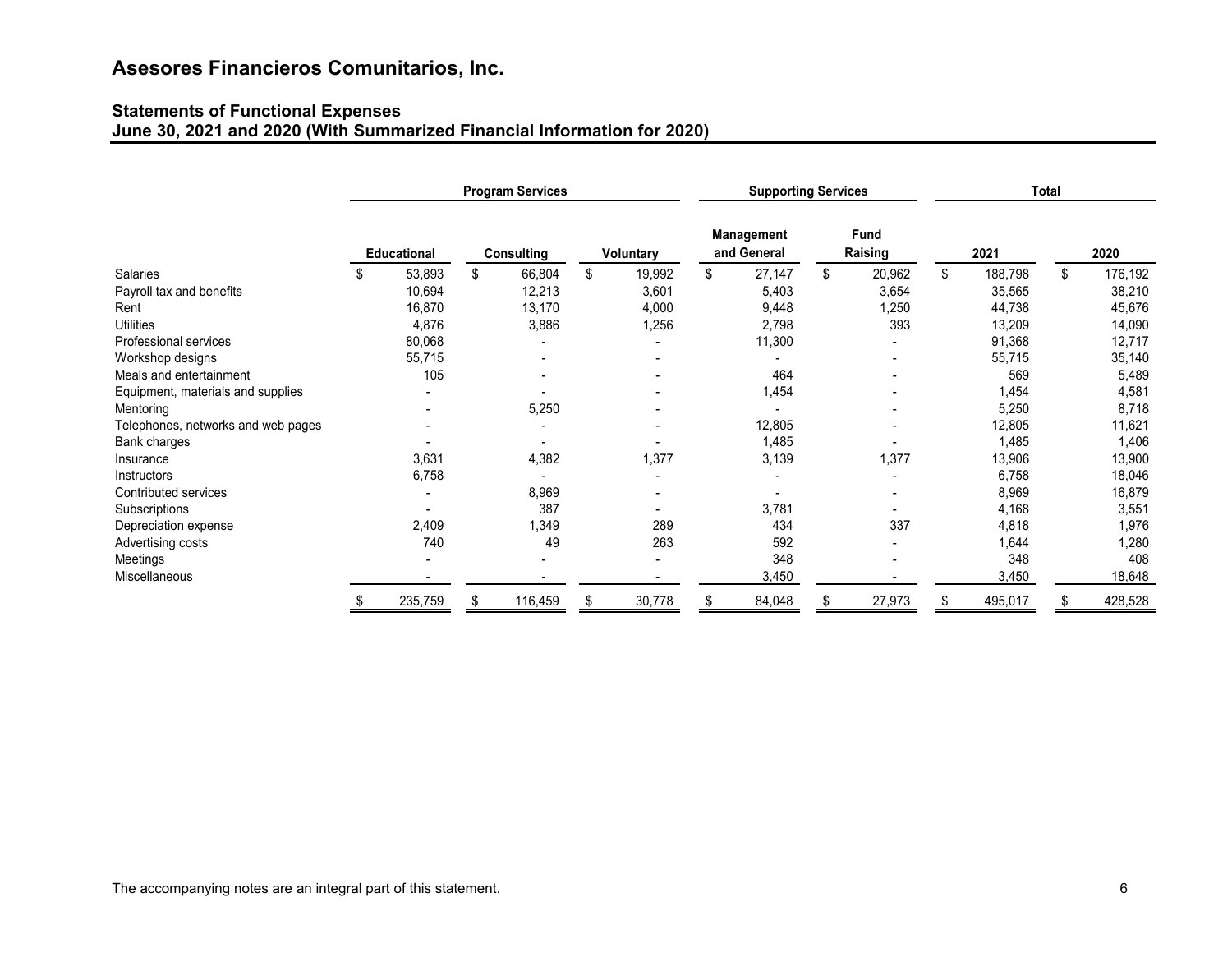## **Statements of Cash Flows Years Ended June 30, 2021 and 2020 (With Summarized Financial Information for 2020)**

|                                                                            | 2021 |           | 2020 |           |  |
|----------------------------------------------------------------------------|------|-----------|------|-----------|--|
| Cash flows from operating activities:                                      |      |           |      |           |  |
| Change in net assets                                                       | \$   | 90,326    | \$   | (55, 331) |  |
| Adjustments to reconcile change in net assets to net                       |      |           |      |           |  |
| cash flows provided by / (used in) operating activities:                   |      |           |      |           |  |
| Depreciation                                                               |      | 4,818     |      | 1,976     |  |
| Loan forgiveness                                                           |      | (38,500)  |      |           |  |
| Decrease/(increase) in assets:                                             |      |           |      |           |  |
| Contributions receivable                                                   |      | 6,078     |      | (26, 918) |  |
| Prepaid expenses                                                           |      | (222)     |      | 665       |  |
| (Decrease) / increase in liabilities:                                      |      |           |      |           |  |
| Accounts payable and accrued liabilities                                   |      | (12, 393) |      | 22,501    |  |
| Net cash provided by / (used in) operating activities                      |      | 50,107    |      | (57, 107) |  |
| Cash flows from investing activities:                                      |      |           |      |           |  |
| Acquisition of property and equipment                                      |      | (19, 575) |      | (11, 505) |  |
| Net cash used in investing activities                                      |      | (19, 575) |      | (11, 505) |  |
| Cash flows from financing activities:                                      |      |           |      |           |  |
| Proceeds from Paycheck Protection Program Ioan                             |      | 47,900    |      | 38,500    |  |
| Net cash provided by financing activities                                  |      | 47,900    |      | 38,500    |  |
| Net increase / (decrease) in cash                                          |      | 78,432    |      | (30, 112) |  |
| Cash, beginning of year                                                    |      | 261,352   |      | 291,464   |  |
| Cash, end of year                                                          | \$   | 339,784   | \$   | 261,352   |  |
| Supplemental disclosure of non-cash<br>investing and financing activities: |      |           |      |           |  |
| Loan forgiveness - Paycheck Protection Program                             | \$   | 38,500    | \$   |           |  |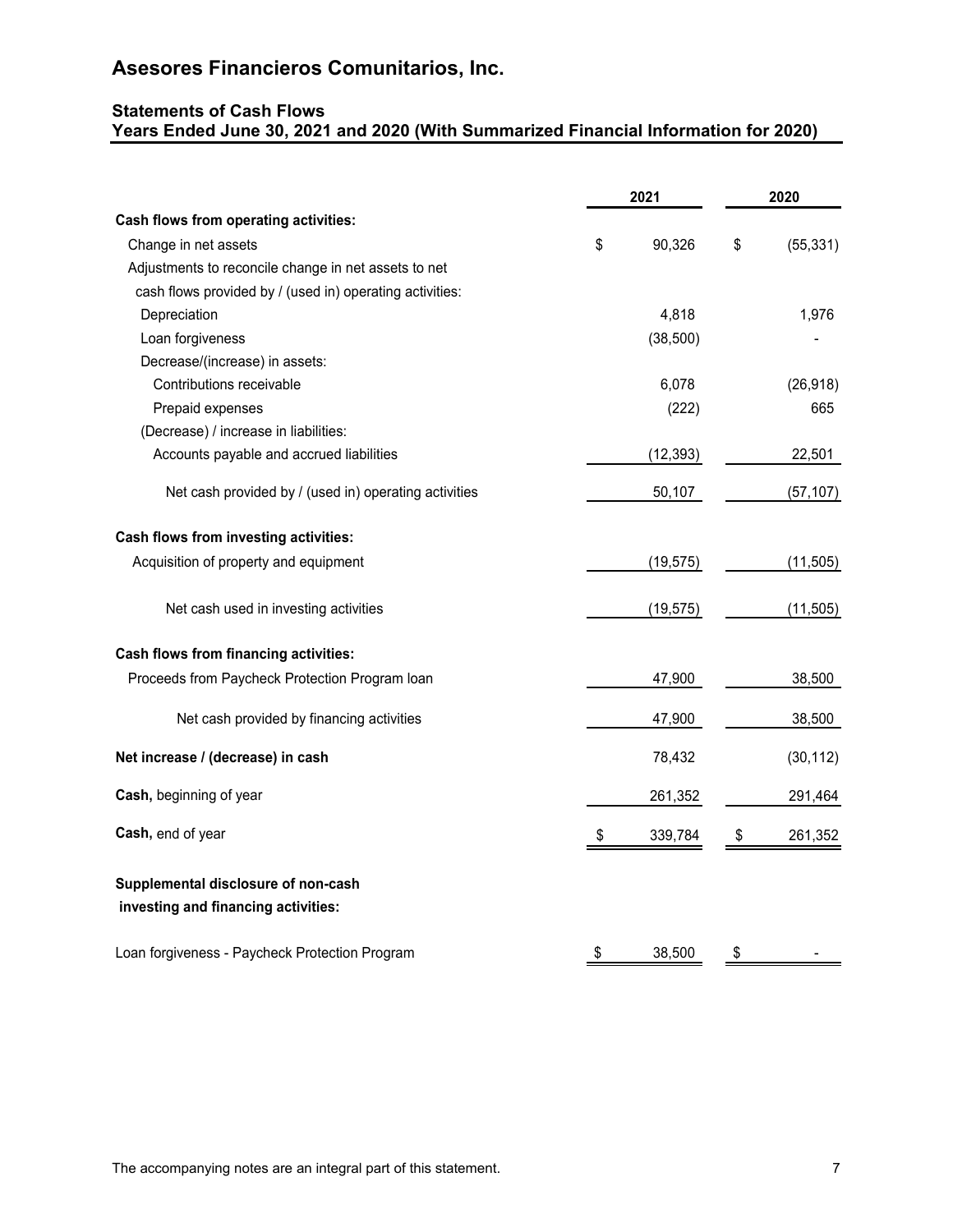### **Notes to Financial Statements Years Ended June 30, 2021 and 2020 (With Summarized Financial Information for 2020)**

**(1) Organization and summary of significant accounting policies:** 

#### **(a) Organization**

#### **(i) Nature of Activities**

The accompanying financial statements include the accounts and transactions of **Asesores Financieros Comunitarios, Inc.** (a non-profit organization) (the Organization). The Organization was organized under the laws of the Commonwealth of Puerto Rico on August 10, 2007, and began operations in December 2007.

The Organization's programs are as follows: Educational, Consulting, and Voluntary.

*Educational Program* provides training services to non-profit organizations personnel in the areas of organizational structure, accounting, compliance and general administration.

*Consulting Progra*m provides advisory services in the areas of accounting, administration, and compliance to non-profit entities.

*Nonprofit Organization Support and Student Mentoring Program* through **Asesores Financieros Universitarios** (AFU) provides a mentoring program helping non-profit organizations with their general accounting, bookkeeping, financial statements preparation, and other administrative and accounting related tasks. The program provides mainly to accounting students from universities in Puerto Rico the opportunity to work in a community based non-profit organization under the supervision and guidance of an experienced mentor, usually a volunteer CPA from the Organization. AFU is part of the Consulting Program provided by the Organization.

*Voluntary Program* recruits, trains, and evaluates the community of collaborators and volunteers that help the Organization to accomplish its mission.

#### **(ii) Mission**

Provide services that help improve the sound administration and sustainability of non-profit organizations through our team of volunteers, professionals, and students.

#### **(iii) Vision**

Be the leading entity that promotes sound management and sustainability in non-profit organizations in Puerto Rico.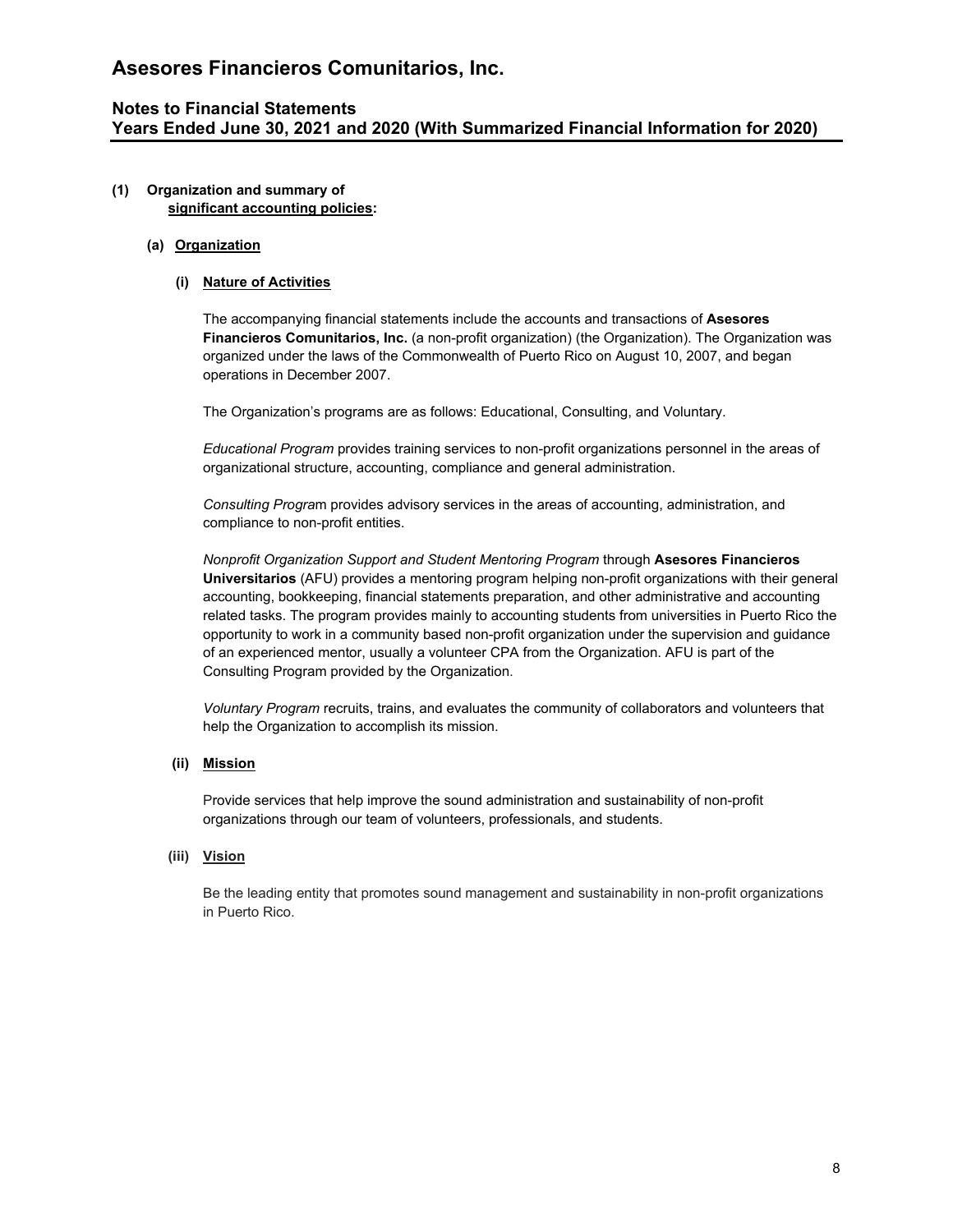### **Notes to Financial Statements Years Ended June 30, 2021 and 2020 (With Summarized Financial Information for 2020)**

#### **(b) Summary of significant accounting policies**

The significant accounting policies followed by the Company are summarized as follows:

#### **(i) Basis of presentation**

The accompanying financial statements have been prepared on the accrual basis of accounting in accordance with accounting principles generally accepted in the United States of America, as promulgated by the Financial Accounting Standard Board (FASB). Resources are presented in accordance with FASB ASC Topic 958, *Not-for-Profit Entities* (Subtopic 205 - *Presentation of Financial Statements*), which requires that all not-for-profit organizations provide a statement of financial position, a statement of activities, a statement of functional expenses, and a statement of cash flows. FASB ASC Topic 958 also requires that net assets, revenues, expenses, gains, and losses be presented in the financial statements according to the following two classes of net assets:

*Without Donor Restrictions* - Net assets that are not subject to donor-imposed restrictions. All revenues, gains, and losses that are not restricted by donors are included in this classification. All expenditures are reported in the unrestricted class of net assets since the use of restricted contributions in accordance with donors' stipulations results in the release of the restriction. Net assets without donor restrictions may be designated for specific purposes by action of the Board of Directors or may otherwise be limited by contractual agreements with outside parties.

*With Donor Restrictions* - Net assets subject to donor-imposed stipulations that can be fulfilled by actions of the Organization, pursuant to those stipulations or that expire by the passage of time or net assets subject to donor-imposed stipulations that require that they be maintained permanently by the Organization. Generally, the donors of such assets permit the nonprofit organization to use all, or part of the income earned on its assets.

Expirations of net assets with donor restrictions, for example, by the passage of time and/or fulfilling donor-imposed stipulations, are reported as net assets released from restrictions between the applicable classes of net assets in the statements of activities.

#### **(ii) Comparative financial information**

The accompanying financial statements include certain prior-year summarized comparative information in total but not by net asset class. Such information does not include sufficient detail to constitute a presentation in conformity with accounting principles generally accepted in the United States of America (GAAP). Accordingly, such information should be read in conjunction with the audited financial statements for the year ended June 30, 2020, from which the summarized information was derived.

#### **(iii) Use of estimates**

The preparation of financial statements in conformity with accounting principles generally accepted in the United States of America requires management to make estimates and assumptions that affect certain reported amounts of assets and liabilities and disclosures of contingent assets and liabilities at the date of the financial statements and the reported amounts of revenues and expenses during the reporting period. Actual results could differ from those estimates.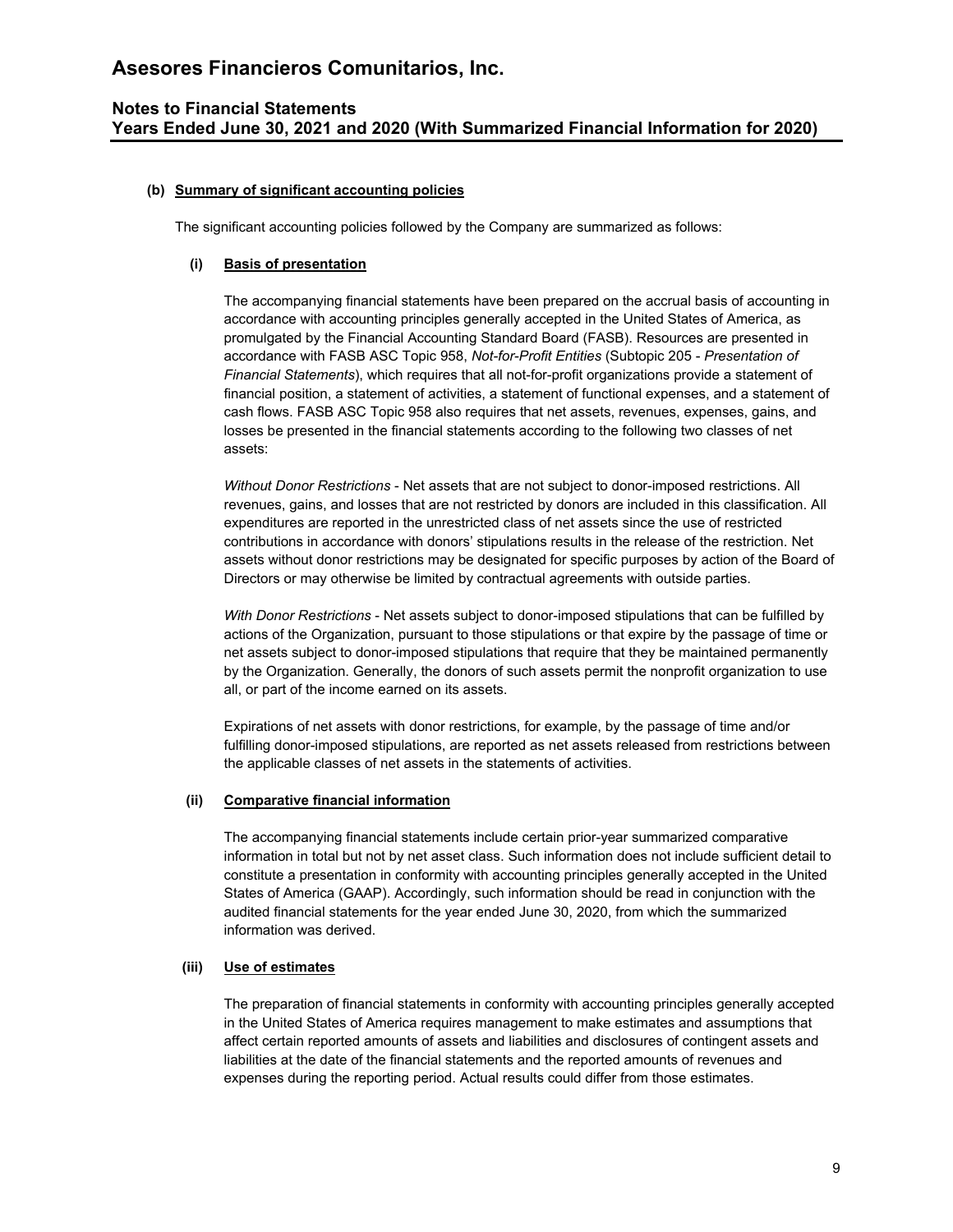### **Notes to Financial Statements Years Ended June 30, 2021 and 2020 (With Summarized Financial Information for 2020)**

### **(iv) Expense allocation**

Directly identifiable expenses are charged to programs (education, consulting, and voluntary), supporting services, general and administrative, and fundraising activities. Expenses related to more than one function, mostly salaries, are charged to programs and support services bases on the time incurred. Rent and utilities are allocated on a square footage basis. General and administrative expenses include those expenses that are not directly identifiable with any other specific function but provide for the overall support and direction of the Organization.

|                                      | 2021 | 2020  |
|--------------------------------------|------|-------|
| <b>Educational Program</b>           |      |       |
| Salaries:                            |      |       |
| <b>Executive Director</b>            | 30%  | 30%   |
| Administrative Coordinator           | 8%   | 8%    |
| Service Coordinator                  | 82%  | 75%   |
| Development Officer                  | 15%  | 15%   |
| Systems Data and Programming Manager | 50%  | 50%   |
| Service Coordinator II               | 2%   | 2%    |
| Rent                                 | 28%  | 27%   |
| <b>Utilities</b>                     | 28%  | 27%   |
| Advertising                          | 45%  | $0\%$ |
| <b>Consulting Program</b>            |      |       |
| Salaries:                            |      |       |
| <b>Executive Director</b>            | 30%  | 30%   |
| Administrative Coordinator           | 15%  | 15%   |
| Service Coordinator                  | 3%   | $0\%$ |
| Development Officer                  | 35%  | 35%   |
| Systems Data and Programming Manager | 35%  | 35%   |
| Service Coordinator II               | 85%  | 85%   |
| Rent                                 | 29%  | 29%   |
| <b>Utilities</b>                     | 29%  | 29%   |
| Advertising                          | 3%   | $0\%$ |
| <b>Voluntary Program</b>             |      |       |
| Salaries:                            |      |       |
| <b>Executive Director</b>            | 8%   | 8%    |
| Administrative Coordinator           | 0%   | 0%    |
| Service Coordinator                  | 10%  | 10%   |
| Development Officer                  | 35%  | 35%   |
| Systems Data and Programming Manager | 5%   | 5%    |
| Rent                                 | 16%  | 16%   |
| <b>Utilities</b>                     | 16%  | 16%   |
| Advertising                          | 16%  | 50%   |
| Meals and entertainment              | 0%   | 50%   |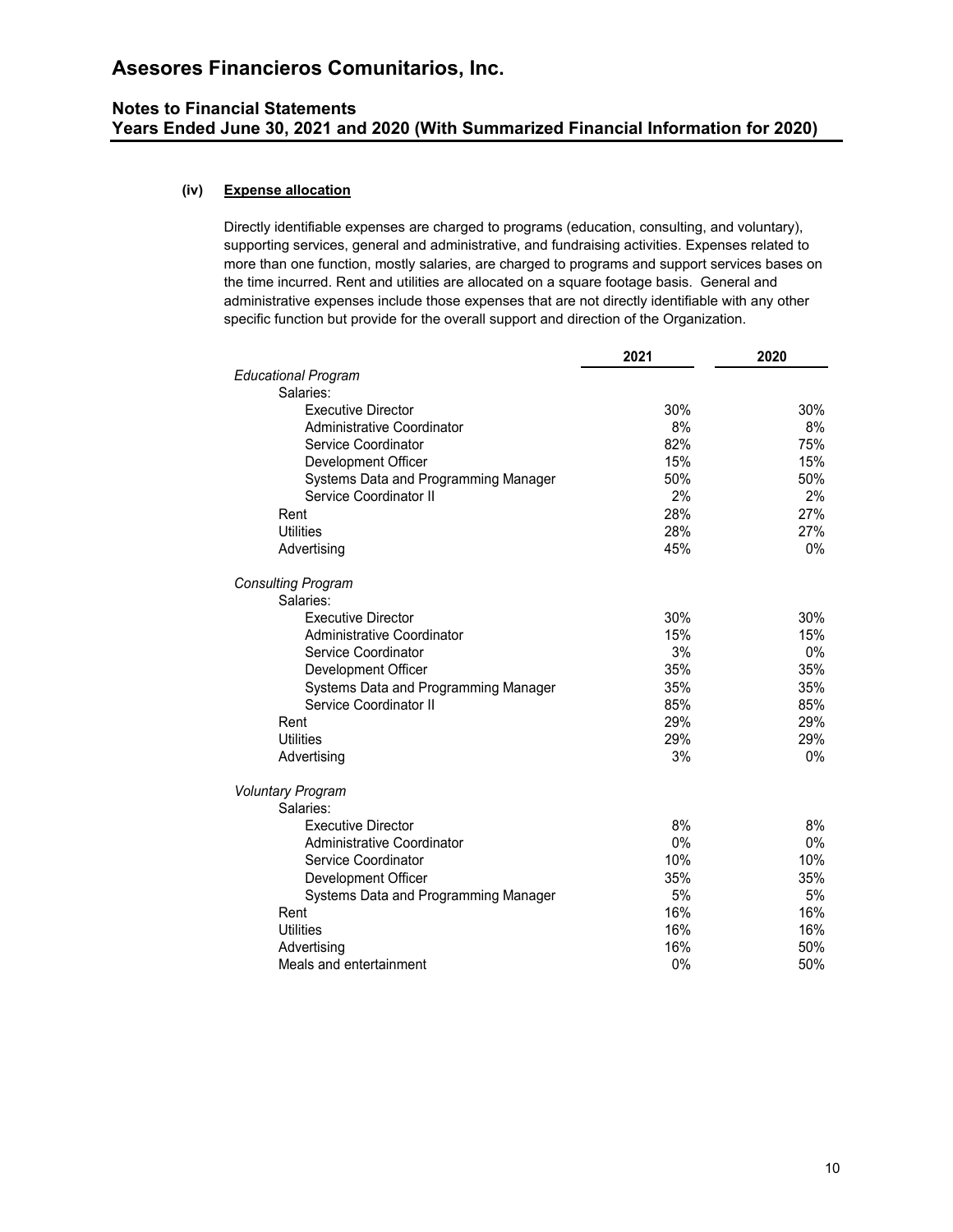### **Notes to Financial Statements Years Ended June 30, 2021 and 2020 (With Summarized Financial Information for 2020)**

#### **(iv) Expense allocation (continued)**

|                                      | 2021 | 2020  |  |
|--------------------------------------|------|-------|--|
| <b>General and Administrative</b>    |      |       |  |
| Salaries:                            |      |       |  |
| <b>Executive Director</b>            | 12%  | 12%   |  |
| Administrative Coordinator           | 75%  | 75%   |  |
| Service Coordinator II               | 8%   | 8%    |  |
| Systems Data and Programming Manager | 2%   | 2%    |  |
| Rent                                 | 22%  | 22%   |  |
| <b>Utilities</b>                     | 22%  | 22%   |  |
| Advertising                          | 36%  | $0\%$ |  |
| Meals and entertainment              | 100% | $0\%$ |  |
| Fundrasing                           |      |       |  |
| Salaries:                            |      |       |  |
| <b>Executive Director</b>            | 20%  | 20%   |  |
| Administrative Coordinator           | 2%   | 2%    |  |
| Service Coordinator                  | 5%   | 15%   |  |
| Service Coordinator II               | 5%   | 5%    |  |
| Development Officer                  | 15%  | 15%   |  |
| Systems Data and Programming Manager | 8%   | 8%    |  |
| Rent                                 | 5%   | 6%    |  |
| Utilities                            | 5%   | 6%    |  |
| Advertising                          | 0%   | 50%   |  |
| Meals and entertainment              | 0%   | 50%   |  |

#### **(v) Concentration of credit and business risks**

Financial instruments, which potentially subject the Organization to the concentration of credit risk, consist of cash and accounts receivable.

The Organization maintains its cash accounts in one financial institution. These bank accounts are insured by the Federal Deposit Insurance Corporation (FDIC) up to \$250,000. As of June 30, 2021 and 2020, the uninsured cash balance totals were \$81,294 and \$7,608 respectively. The Organization does not foresee any significant credit risks in its bank deposits.

The Organization receives an annual grant from Fundación Angel Ramos (FAR) to cover rent expenses. This grant is a contribution and not an obligation of FAR, who holds power to restrict, limit, or eliminate the contribution at any time. The grant is limited to its availability at the time of disbursement. In addition, FAR donates the use of the space where the workshops are performed, including the cost of utilities.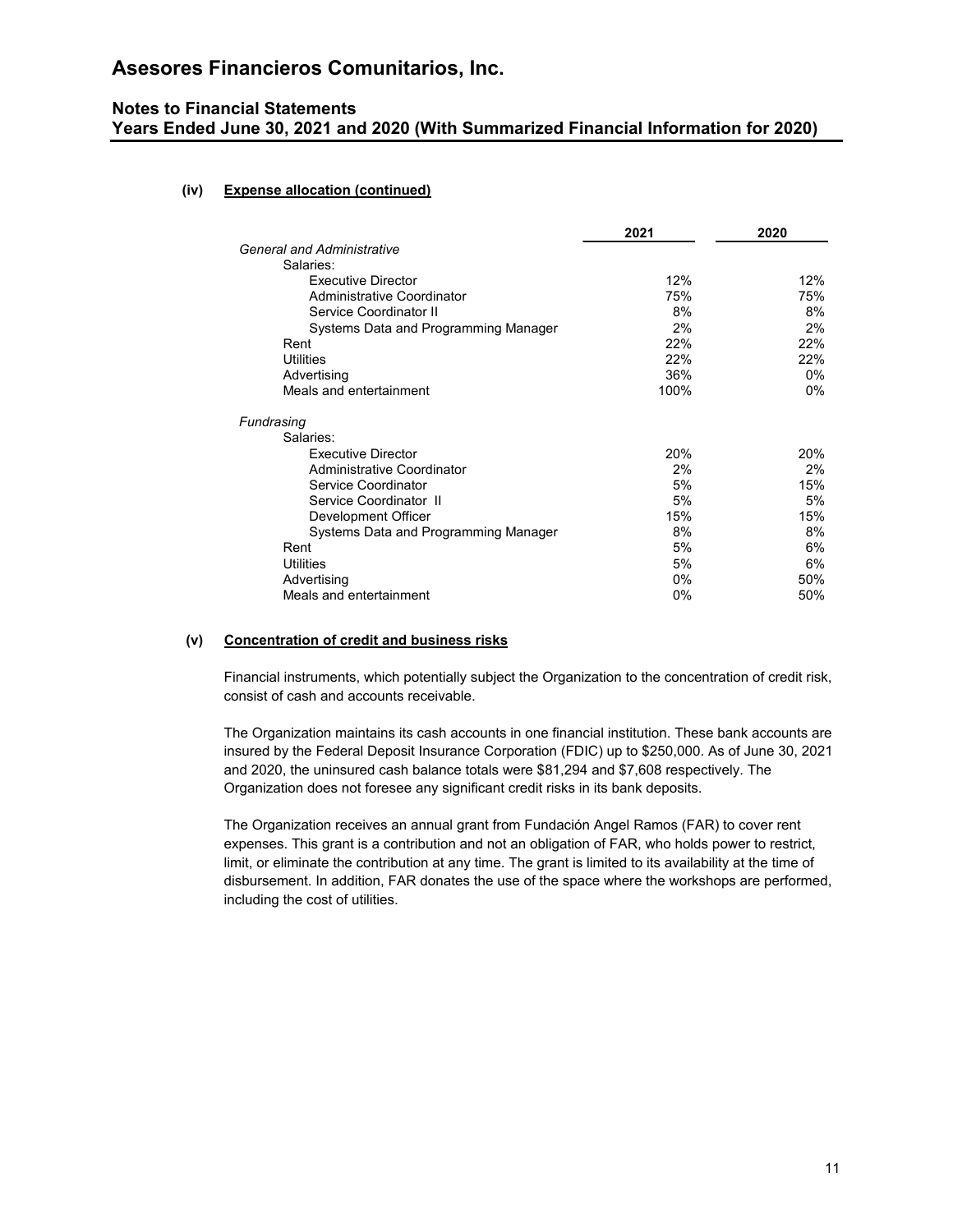### **Notes to Financial Statements Years Ended June 30, 2021 and 2020 (With Summarized Financial Information for 2020)**

#### **(vi) Contributions receivable**

Unconditional promises to give that are expected to be collected within one year are reported at net realizable value. Contributions receivable including unconditional promises to give to be collected after one year are discounted at an appropriate discount rate commensurate with the risks involved. The contributions are reported as net assets with donor restrictions if they are received with donor stipulations that limit the use of the donated assets. When a donor restriction expires, that is, when a stipulated time restriction ends or purpose restriction is accomplished, net assets with donor restrictions are reclassified as net assets without donor restrictions and reported in the statement of activities as net assets released from restrictions. Donor-restricted contributions whose restrictions are met within the same period as received are reported as net assets without donor restrictions in the accompanying financial statements.

#### **(vii) Allowance for doubtful accounts**

The Organization provides for estimated losses on contributions receivable based on previous bad debts experience and a review of existing receivables. As of June 30, 2021 and 2020, the Organization did not have an allowance for doubtful accounts.

#### **(viii) Fair value measurements**

The Organization determines fair value measurements based on FASB ASC Topic 820, *Fair Value Measurements*, which provides a common definition of fair value, establishes a framework for measuring fair value, and expands disclosures about fair value measurements, but does not require any new fair value measurements. The standard categorizes levels of input into three-levels: (1) quoted market prices for identical assets or liabilities in active markets, (2) observable market-based inputs or unobservable inputs that are corroborated by market data, and (3) unobservable inputs that are not corroborated by market data.

The Organization's financial instruments are presented at cost, which approximates fair value. The fair value of a financial instrument is the amount that would be received to sell an asset in an orderly transaction between market participants at the measurement date.

The Organization's financial instruments consist of cash, accounts receivable, promises to give, accounts payable, and accrued expenses.

#### **(ix) Property and equipment**

The Organization capitalizes property and equipment with a cost in excess of \$500. Lesser amounts are charged to expense as acquired. Purchased property and equipment are capitalized at cost. Donations of property and equipment are recorded as contributions at their estimated fair value. Such donations are reported as unrestricted contributions unless the donor has restricted the donated asset to a specific purpose. Assets donated with explicit restrictions regarding their use and contributions of cash that must be used to acquire property and equipment are reported as restricted contributions. Absent donor stipulations regarding how long those donated assets must be maintained, the Organization reports expirations of donor restrictions when the donated or acquired assets are placed in service. The Organization reclassifies net assets with donor restrictions to net assets without donor restrictions at that time.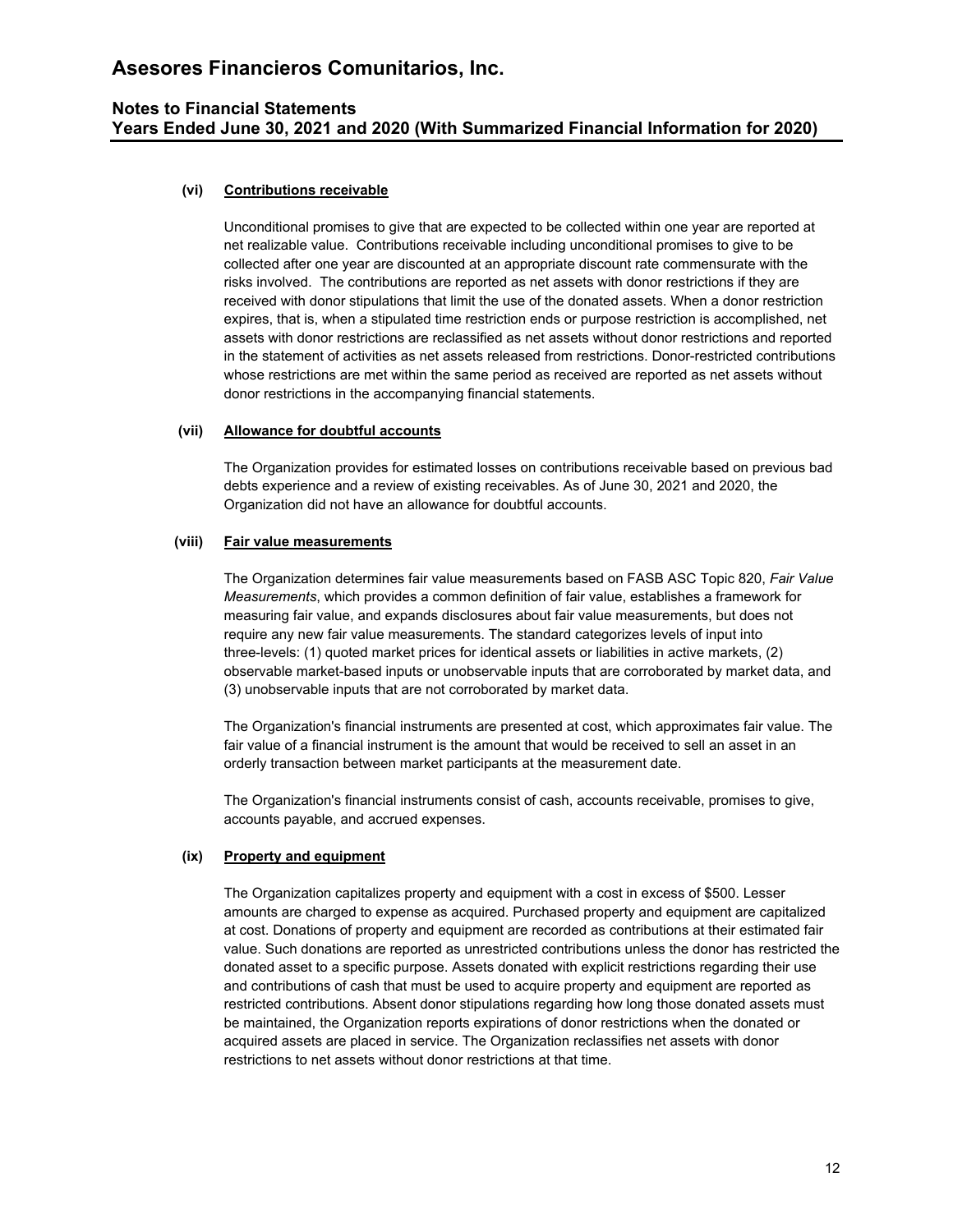### **Notes to Financial Statements Years Ended June 30, 2021 and 2020 (With Summarized Financial Information for 2020)**

Property and equipment are depreciated using the straight-line method over their estimated useful lives of three years. As of June 30, 2021 and 2020, property and equipment consist of the following:

|                                                            |   | 2021              | 2020 |                   |  |  |
|------------------------------------------------------------|---|-------------------|------|-------------------|--|--|
| Computers<br>Equipment                                     | S | 13,512<br>19,575  | S    | 13,512            |  |  |
| Total depreciable assets<br>Less: accumulated depreciation |   | 33,087<br>(7,893) |      | 13,512<br>(3,075) |  |  |
| Property and equipment, net                                |   | 25,194            |      | 10.437            |  |  |

#### **(x) Compensated absences**

Employees are entitled to fifteen days of vacation and twelve days of sick leave annually. Sick leave is not accrued because it does not vest; employees are not paid for any sick leave balance at the termination of employment or at any other time. The compensated absences liability is calculated based on the pay rates in effect at year-end. Vacations are normally granted during July and near the end of December, during the holidays, to minimize their effect on the services provided.

#### **(xi) Revenue recognition**

Revenue is reported as increases in unrestricted net assets unless the use of the related assets is restricted through donor-imposed restrictions. Expirations of restrictions on net assets (i.e., the donor-stipulated purpose has been fulfilled and/or the stipulated time period has elapsed) are reported as net assets released from restrictions in the statement of activities.

Contributions, including unconditional promises to give are recorded as revenues in the year received. Contributions with donor-imposed restrictions that are met in the same year as received are reported as revenue of the net assets without donor restrictions. Conditional promises to give, that is, those with a measurable performance or other barrier and a right of return, are not recognized until the conditions on which they depend have been met. Contributions of assets other than cash are recorded at their estimated fair value.

Revenue from educational and consulting services is recognized when the program occurs, or the service is provided. Donated services are recognized as in-kind services if the services (a) create or enhance nonfinancial assets or (b) require specialized skills, are performed by people with those skills, and would otherwise be purchased by the Organization. Volunteers also provide workshops and fund-raising services throughout the year that are not recognized as contributions in the financial statements since the recognition criteria is not met. The Organization receives more than 500 volunteer hours per year.

#### **(xii) Grants, contributions and in-kind contributions**

The Organization follows FASB ASC Topic 958, *Non-for-Profit Entities*. In accordance with FASB ASC Topic 958, contributions received are recorded as net assets without donor restrictions or net assets with donor restrictions, depending on the existence and/or nature of any donor restrictions.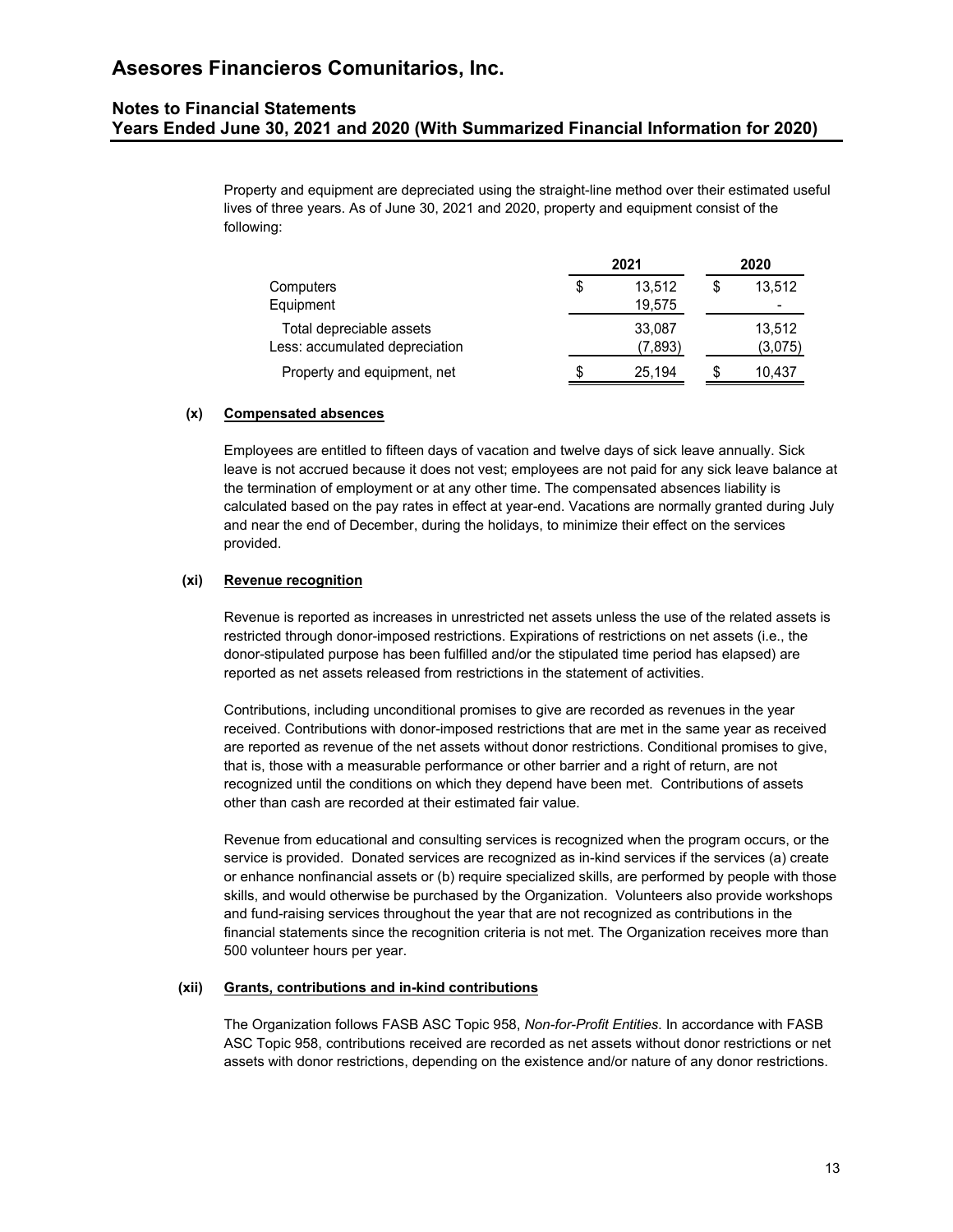### **Notes to Financial Statements Years Ended June 30, 2021 and 2020 (With Summarized Financial Information for 2020)**

The Organization receives contributions and grants, which requires separate bank accounts to register grant revenues and disbursements.

The Organization reports the fair value of gifts of donated food and grocery products over which it has control as unrestricted public support and, shortly thereafter, as an expense when granting to members. In-kind contributions have been recorded at their fair value and are recognized as support and as an expense in the period in which the services are rendered.

#### **(xiii) Income taxes and other taxes**

For federal tax purposes, the Organization is a not-for-profit organization that is exempt from income taxes under Section 501(c)(3) of the United States of America Internal Revenue Code. In addition, the Organization qualifies for the charitable contribution deduction under Section 170(b)(1)(A) and has been classified by the Internal Revenue Service as *Other than a Private Foundation* under Section 509(a)(2). In Puerto Rico, the Organization is exempt from the payment of income, municipal and property taxes, under Section 1101(12) of the Puerto Rico Income Tax Code, Section 9(7) of the Municipal License Tax Act, and Section 5.01(e) of the Municipal Property Tax Act, respectively.

The Board of Directors evaluates uncertain tax positions that may be material in the financial statements. In addition, the Board of Directors determined that the Organization currently is being operated substantially in compliance with the applicable requirements of the Puerto Rico Internal Revenue Code and the United States Internal Revenue Code. Accordingly, the Board of Directors believes that there is no significant income tax exposure.

The Organization's tax returns are subject to examination for a period of four years after filing, in Puerto Rico, and three years after filing in the United States. As of June 30, 2021, the Organization was not subject to a tax examination.

#### **(xiv) New accounting standards**

The following new accounting pronouncements may have an impact on the Organization's financial statements.

In February 2016, the FASB issued Accounting Standards Update (ASU) No. 2016-02, *Leases (Topic 842)*, which requires a lessee to recognize a right-of-use asset and a lease liability, initially measured at the present value of the lease payments, in its balance sheet. The guidance also expands the required quantitative and qualitative disclosures surrounding leases. The guidance is effective for fiscal years beginning after December 15, 2021, with early adoption permitted. The Organization is evaluating the potential impact on the financial statements.

In September 2020, the FASB issued ASU 2020-07, *Not-for-Profit Entities (Topic 958): Presentation and Disclosures by Not-for-Profit Entities for Contributed Nonfinancial Assets*. The objective of this ASU is to increase transparency of contributed nonfinancial assets for not-for-profit ("NFP") entities through enhancements to presentation and disclosure. The amendments in this ASU apply to NFPs that receive contributed nonfinancial assets. Contribution revenue may be presented in the financial statements using different terms (for example, gifts, donations, grants, gifts-in-kind, donated services, or other terms). The term nonfinancial asset includes fixed assets (such as land, buildings, and equipment), use of fixed assets or utilities, materials and supplies, intangible assets, services, and unconditional promises of those assets. The amendments will not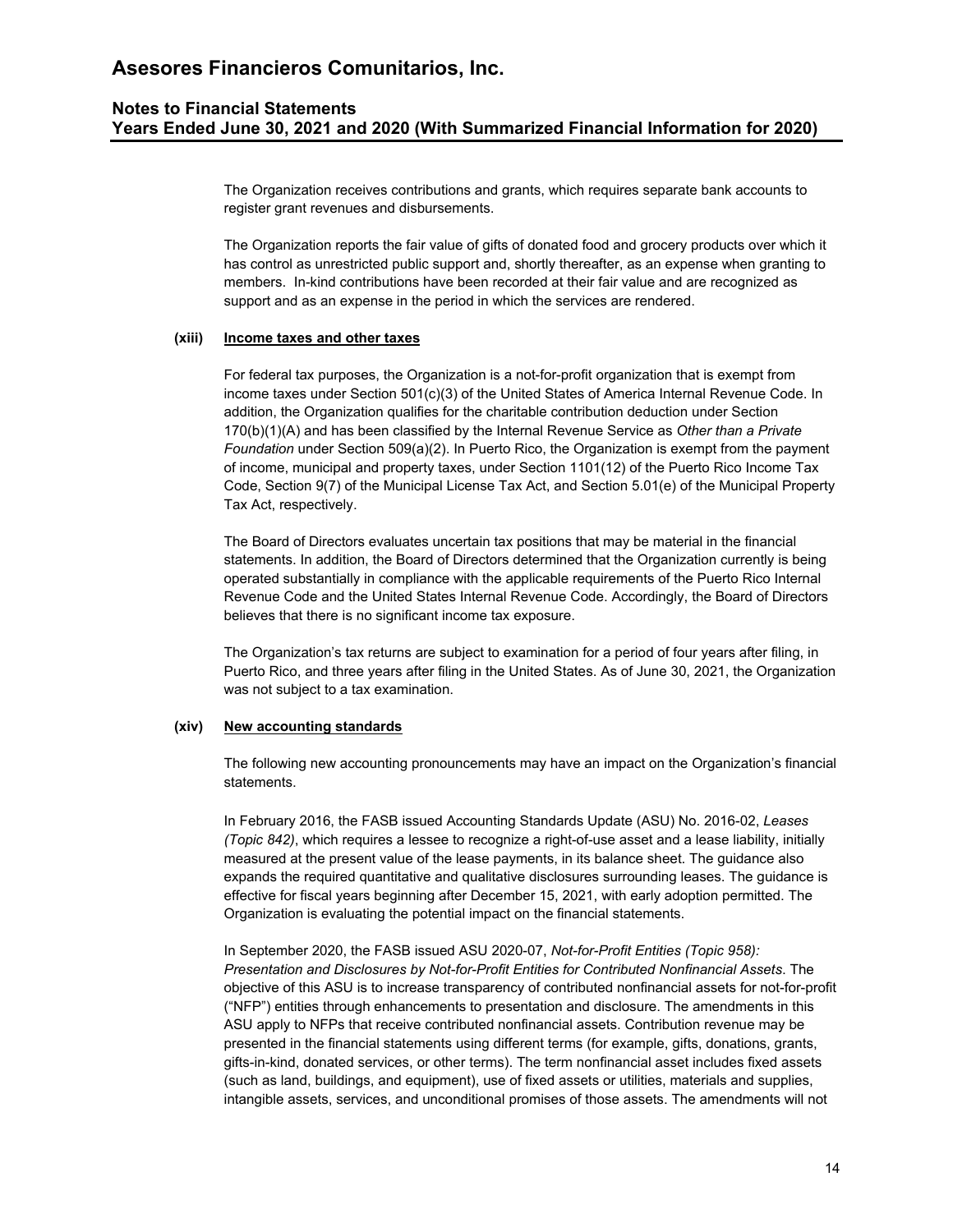### **Notes to Financial Statements Years Ended June 30, 2021 and 2020 (With Summarized Financial Information for 2020)**

change the recognition and measurement requirements. ASU 2020-07 is effective for fiscal years beginning after June 15, 2021, and interim periods within annual periods beginning after June 15, 2022. The amendments in this ASU should be applied on a retrospective basis. The Organization is evaluating the potential impact on the financial statements.

#### **(xv) Financial assets available for use**

The Organization structures its financial assets to be available as its general expenditures, liabilities, and other obligations come due.

Given the comprehensive nature of the Organization and reliance on restricted contributions and grants to fund ongoing, annual programs, the Organization defines as "available for general expenditures" all financial assets without donor restrictions and financial assets with donor restrictions expected to be spent within one year of the balance sheet date. The Organization's Board monitors liquidity on a periodic basis to ensure unrestricted financial assets are sufficient to fund the ongoing operations.

The Organization's financial assets available within one year of the statement of financial position date for general expenditures are as follows:

| Financial assets at end of year:           |   |         |
|--------------------------------------------|---|---------|
| Cash                                       | S | 339.784 |
| Current receivables                        |   | 68.712  |
| Financial assets available to meet general |   |         |
| expenditures over the next twelve months   |   | 408.496 |

In addition to the above amounts, the Organization has a loan from Banco Popular de Puerto Rico (BPPR) under the Coronavirus Aid, Relief, and Economic Security (CARES) Act for \$47,900 to keep employees on the payroll and provide cash-flow assistance to the Organization over a short term, which will expire two years after its first disbursement. However, the loan and interest can be forgiven in accordance with section 1106 of the CARES Act if certain requirements are met.

#### **(2) Contributions receivable:**

On June 30, 2021, and 2020, contributions receivable consisted of the following:

|                                         | 2021 |        |    | 2020   |  |  |
|-----------------------------------------|------|--------|----|--------|--|--|
| Fundación Angel Ramos                   | \$   | 19.864 | \$ | 41,772 |  |  |
| Fundación Titin, Inc.                   |      |        |    | 20,000 |  |  |
| United Way of Puerto Rico               |      | 18,385 |    |        |  |  |
| Fundación Segarra, Boerman e Hijos      |      | 20,625 |    |        |  |  |
| Puerto Rico Department of Labor- Act 52 |      | 8,779  |    | 7,728  |  |  |
| PayPal Customers                        |      |        |    | 1,480  |  |  |
| Miscellaneous under \$1,000             |      | 1,059  |    | 3,810  |  |  |
|                                         |      | 68,712 |    | 74,790 |  |  |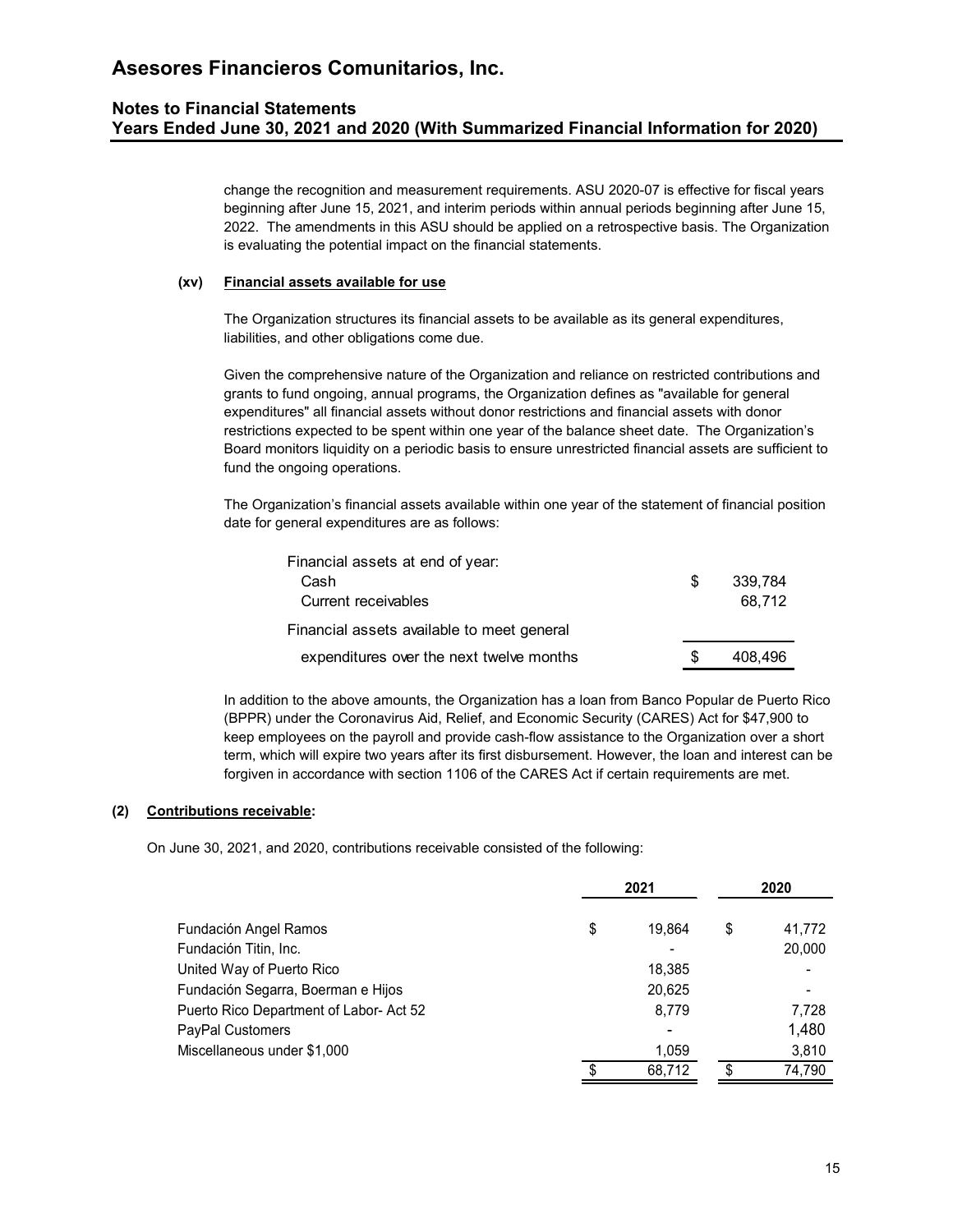### **Notes to Financial Statements Years Ended June 30, 2021 and 2020 (With Summarized Financial Information for 2020)**

### **(3) In-kind contributions:**

For the years ended June 30, 2021, and 2020, the Organization received the following in-kind contributions primarily related to the operation of the educational program, which are recorded at estimated fair value. In addition, donated services are recognized as contributions and expensed in accordance with GAAP:

|                                   | 2021 |        | 2020 |                              |
|-----------------------------------|------|--------|------|------------------------------|
| <b>In-kind Contributions</b>      |      |        |      |                              |
| Services:                         |      |        |      |                              |
| Technical assistance              | \$   | 8,969  | \$   | 16,879                       |
| Workshop facilitators             |      | 5,574  |      | 11,546                       |
| Workshop design                   |      | 5,837  |      | 1,488                        |
| Accounting and auditing           |      | 7,700  |      | 7,700                        |
| Professional and legal            |      | 3,600  |      |                              |
| Fund raising services             |      |        |      | 1,241                        |
| Facilities:                       |      | 31,680 |      | 38,854                       |
| Workshop facilities rent          |      | 19,738 |      | 19,737                       |
| Workshop utilities                |      | 5,358  |      | 5,358                        |
|                                   |      | 25,096 |      | 25,095                       |
| Other:                            |      |        |      |                              |
| Material and others               |      |        |      | 1,619                        |
| Equipment                         |      |        |      | 279                          |
|                                   |      |        |      | 1,898                        |
|                                   |      |        |      |                              |
| Total                             | \$   | 56,776 | \$   | 65,847                       |
| In-kind Services per Program      |      |        |      |                              |
| <b>Educational Program</b>        |      |        |      |                              |
| Workshop facilitators             | \$   | 5,574  | \$   | 11,546                       |
| Workshop materials and other      |      |        |      | 1,619                        |
| Workshop utilities                |      | 2,678  |      | $\qquad \qquad \blacksquare$ |
| Workshop design                   |      | 5,837  |      | 1,488                        |
| Workshop facilities rent          |      | 9,869  |      | 9,869                        |
|                                   |      | 23,958 |      | 24,522                       |
| <b>Consulting Program</b>         |      |        |      |                              |
| Technical assistance              |      | 8,969  |      | 16,879                       |
| Workshop facilities rent          |      | 5,921  |      | 5,921                        |
| Workshop utilities                |      | 1,608  |      |                              |
| <b>General and Administrative</b> |      | 16,498 |      | 22,800                       |
| Accounting and auditing           |      | 7,700  |      | 7,700                        |
| Professional and legal            |      | 3,600  |      | ä,                           |
| Workshop utilities                |      | 1,072  |      | 5,358                        |
| Workshop facilities rent          |      | 3,948  |      | 3,947                        |
|                                   |      | 16,320 |      | 17,005                       |
| Fundraising                       |      |        |      |                              |
| Fund raising services             |      |        |      | 1,241                        |
| Equipment                         |      |        |      | 279                          |
|                                   |      |        |      | 1,520                        |
| Total                             | \$   | 56,776 | \$   | 65,847                       |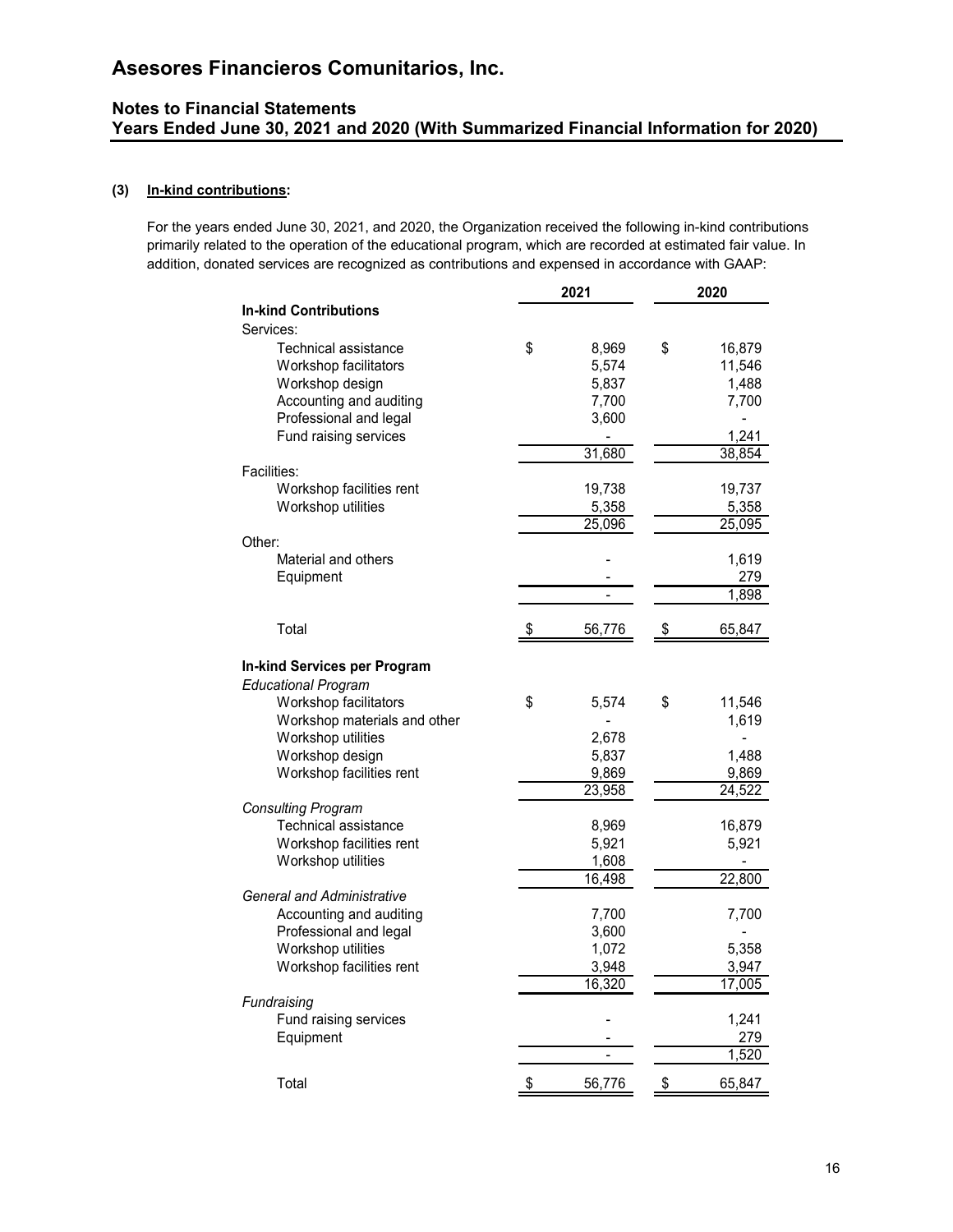### **Notes to Financial Statements Years Ended June 30, 2021 and 2020 (With Summarized Financial Information for 2020)**

### **(4) Grants and contributions:**

Grants and contributions were received from the following organizations and individuals:

|                                               |    | 2021    | 2020          |
|-----------------------------------------------|----|---------|---------------|
| With Donor Restrictions:                      |    |         |               |
| United Way of Puerto Rico                     | \$ | 271,287 | \$<br>17,771  |
| Puerto Rico Department of Labor - Act. No. 52 |    | 30,266  | 12,788        |
| Legislative Appropriations                    |    | 21,000  | 11,259        |
| Puerto Rico Department of Economic            |    |         |               |
| Development and Commerce                      |    | 5,832   |               |
| First Bank                                    |    |         | 1,500         |
| Fundación Angel Ramos                         |    |         | 32,454        |
| Fundación Plaza Las Americas (Mano Amiga)     |    |         | 10,000        |
| Fundación Tintin, Inc.                        |    |         | 52,258        |
|                                               |    | 328,385 | 138,030       |
| Without Donor Restrictions:                   |    |         |               |
| <b>Corporate Donations</b>                    |    | 12,410  | 5,500         |
| Flamboyán Foundation                          |    |         | 10,000        |
| Individual donations                          |    | 15,137  | 2,475         |
| Puerto Rico Society of CPA's                  |    | 2,320   | 1,760         |
| <b>PGA Tour</b>                               |    | 7,500   |               |
| Foundations                                   |    | 2,272   |               |
|                                               |    | 39,639  | 19,735        |
| Total grants and contributions                | S  | 368,024 | \$<br>157,765 |

#### **(5) Collaborative lease arrangement**

Since October 1, 2013, the Organization occupies its office facilities under a rent agreement with FAR. The current two-year agreement effective from January 1, 2020 through December 31, 2021, provides for monthly rental payments of \$1,352. Parking and security services are paid under a separate agreement.

Under a separate agreement, FAR agrees to contribute to the Organization, during the term of the lease, an amount equal to the rent payments.

#### **(6) Paycheck Protection Program Loan:**

#### *CARES ACT*

On March 27, 2020, the CARES Act was signed into law. Intended to provide economic relief to those impacted by the Coronavirus Disease (COVID-19) pandemic, the CARES Act includes a variety of provisions and programs that provide assistance to individuals and businesses.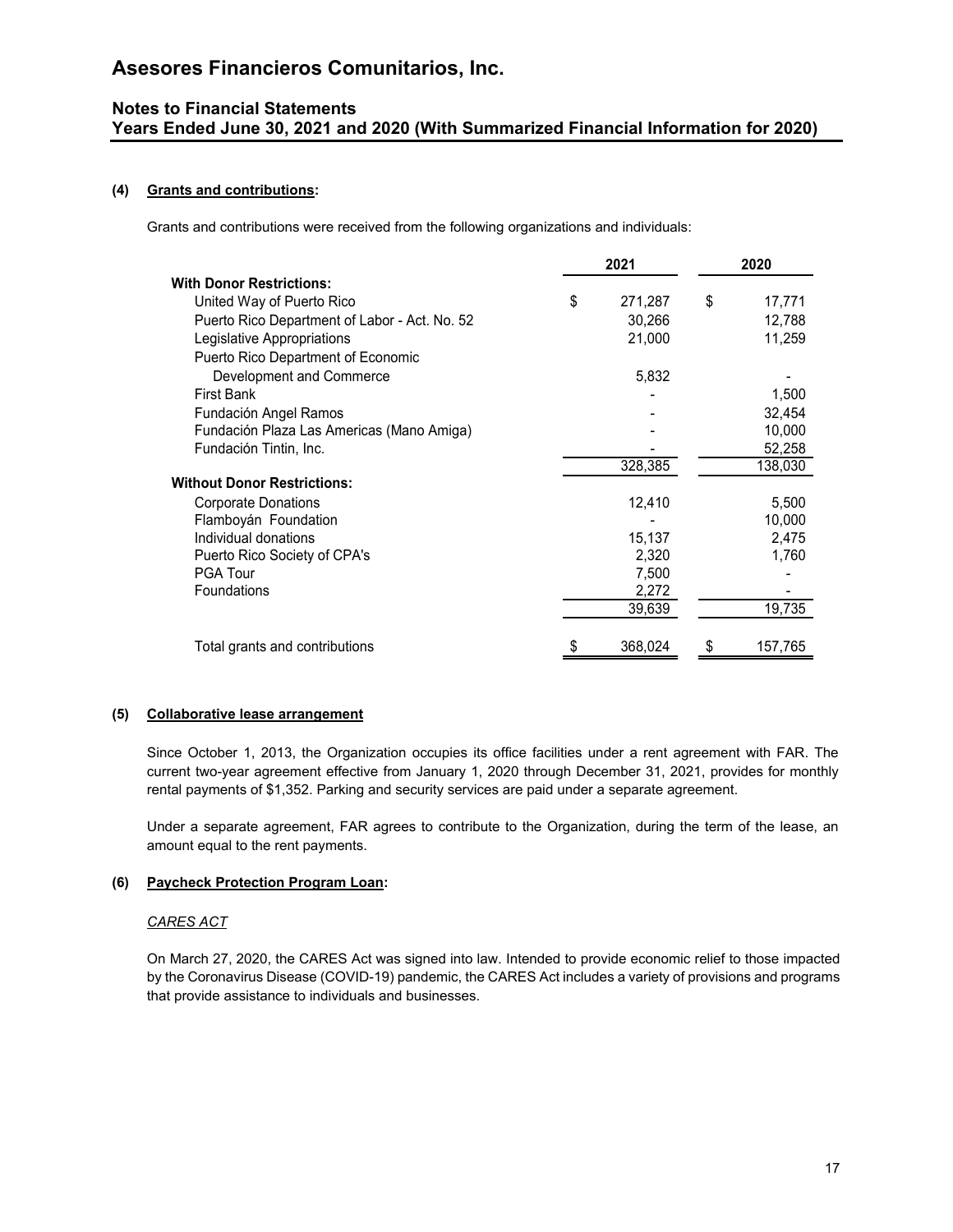## **Notes to Financial Statements Years Ended June 30, 2021 and 2020 (With Summarized Financial Information for 2020)**

#### *Small Business Administration Loan*

On January 27, 2021, the Organization obtained a second Small Business Administration (SBA) Paycheck Protection Program (PPP) loan in the amount of \$47,900 with interest at 1% under the CARES Act through BPPR. The PPP loan is designed to provide a direct incentive for small businesses to keep their workers on payroll and is subject to forgiveness pursuant to the compliance requirements of the CARES Act. On June 5, 2020, the Paycheck Protection Program Flexibility Act (the Flexibility Act) was signed into law by the President of the United States of America whereby the original eight-week period for the use of the funds was extended to a twenty-four-week period after the loan origination or December 31, 2020, whichever is earlier. In addition, the Flexibility Act extends the deferral period of principal and interest payments from six months to twelve months, and the maturity of the loan from two years to five years. As of June 30, 2021, the PPP loan balance was \$47,900.

If the loan is not forgiven by the SBA, after deferment period, the future scheduled maturities of the loan are follows:

| Year ending June 30, | Amount       |  |  |
|----------------------|--------------|--|--|
|                      |              |  |  |
| 2022                 | \$           |  |  |
| 2023                 | 8,916        |  |  |
| 2024                 | 9,604        |  |  |
| 2025                 | 9,699        |  |  |
| 2026                 | 9,795        |  |  |
| 2027                 | 9,886        |  |  |
|                      | \$<br>47,900 |  |  |

On April 16, 2020, the Organization obtained a Small Business Administration (SBA) Paycheck Protection Program (PPP) loan in the amount of \$38,500 with interest at 1% under the CARES Act through BPPR. During fiscal year 2021 the Organization filed a request for loan forgiveness and on October 2020 the SBA notified the Organization that the loan principal was forgiven.

For purposes of derecognizing the PPP loan, management of the Organization elected the model of accounting under FASB ASC 450-30 *Gain Contingencies*. Under this model, the earnings impact of a gain contingency is recognized when all the contingencies related to the receipt of the assistance have been met and the loan is forgiven by the SBA. The forgiven loan principal amounting to \$38,500 was presented as non-operating revenue in the accompanying statement of activities.

### **(7) Federal financial awards:**

During the fiscal year ended June 30, 2021, the Organization received approximately \$253,515 in federal funds from the Coronavirus Relief Fund, passed-through the United Way of Puerto Rico. Since the Organization expended less than \$750,000 in federal awards during the fiscal year, it was exempt from an independent audit under the requirements of the Office of Management and Budget's (OMB) *Uniform Administrative Requirements, Cost Principles and Audit Requirements for Federal Awards*. However, records must be retained for a period of no less than three years and be available for audit or review by the pass-through entity, grantor agency and the Comptroller General of the United States of America.